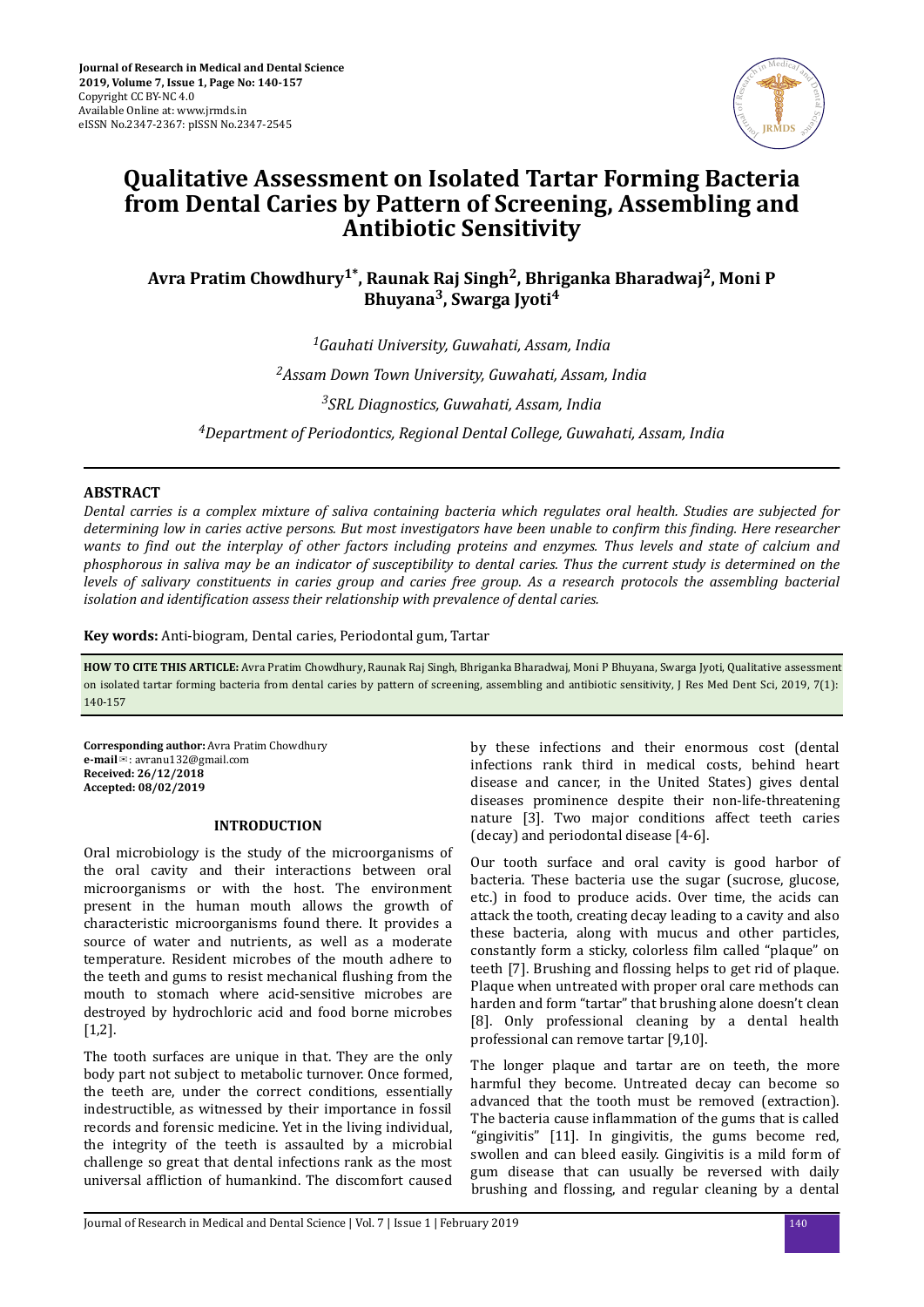health professional [2,12]. This form of gum disease does not include any loss of bone and tissue that hold teeth in place [13].

Untreated gum disease can advance to "Periodontitis" (inflammation around the tooth). In periodontitis, gums pull away from the teeth and form spaces (called "pockets") that become infected. The body's immune system fights the bacteria as the infection spreads and grows below the gum line. Bacterial toxins and the body's immune response to infection start to break down the bone and connective tissue that hold teeth in place. If untreated, the bones, gums, and tissue that support the teeth are degraded over time. Otherwise functional teeth may eventually become loose and have to be removed. Statistically speaking, 70% of tooth loss is due to tooth decay, 20% due to periodontal diseases and 10% due to other causes. Periodontal disease is one of the most common diseases and if untreated becomes a serious and destructive chronic infection [11,13].

However this is not the only problem. Oral health problems are also related to general health [2]. This is an important connection in terms of preventing chronic disease and disability and reducing health care costs.

# **AIM AND OBJECTIVES OF STUDY**

The aim of the study is to ensure the pattern of antibiotic sensitivity of dental tartar forming microbes from different patients on site of periodontal gum, saliva and oral mucosa.

The objectives of the study are as follows:

- To collect the samples of dental carries from patient.
- Isolation and identification of bacteria from collected samples.
- Screening of identified microorganisms or tartar from dental caries. Comparative study and Antibiotic sensitivity test of screening samples.

# **MATERIALS AND METHODS**

# **Sample collection**

The samples were taken mostly from the tooth region (anterior and posterior) of incisors, canine and molars of the dental patients using a sterile swab. All the patients were from the regional Regional dental college (RDC) Bhangagarh. After the samples were collected they were transferred to the respective laboratories the bacterial culture was done on the same day within 2-3 hours after the collection of the samples.

# **Isolation**

After the samples were transferred to the respective laboratories they were dipped into peptone water for 2-5 minutes and mixed well. The samples were cultured on blood agar medium and chocolate agar medium by quadrant streaking and incubated for 24 hours at 37°C.

Liquefied agar was prepared and poured and allowed to solidify at 45°C. Swabs were dipped into peptone water and marked by the sample number as collected. 0.1 ml of bacterial suspension was transferred from the desired tubes to the sterile petri plates using sterile pipettes. Aseptically, bacterial culture was transferred in the centre of the nutrient agar plate. The inoculums were spreaded on the media using sterile glass rod. The inoculated plates were incubated at 37°C for 24 hours [14].

## **Isolation of bacteria**

**Preparation of the dilution:** The microbial colonies were isolated by serial dilution plate procedure [15]. For this purpose, 5 gm of the sample was taken in 90 ml of the sterile distilled water in a sterile conical flask. It is used as the 10-1 dilution. Further dilutions were prepared up to 10-6 from the 10-1 dilution in sterile distilled water.

**Media:** For the isolation and enumeration of microorganisms particularly bacteria, nutrient agar media, MacConkey, Muller Hinton and CLED agar media were used although the study.

**Plating:** Pour plating in duplicate plates were made for each diluted sample in the following. One ml of each of the dilution was added to about 20 ml of sterile melted agar (40°C) medium in sterilized Petri plates and mixed thoroughly by rotating the plates both clockwise and anticlockwise. In this way, all plating's were carried out from all serial diluted samples.

**Incubation:** After solidification of the medium, the plated were incubated (Binder Incubator) at inverted position at  $37^{\circ}$ C ±  $10^{\circ}$ C for 24 to 72 hours.

# **Enumeration of bacteria**

After 24 hours to 48 hours of incubation, the plates having 30 to 300 colonies were selected for counting. The selected plates were placed on a colony counter (Stuart Scientific. UK) for counting is normally done by visual observation. The colonies or viable aerobic bacterial count per ml or gm were calculated by multiplying the average number of colonies per plate by the reciprocal of the dilution [16]. The calculated results would be as colony forming units (cfu) per ml or gm of sample.

## **Isolation of the discrete bacterial colonies**

Isolation of the discrete bacterial colonies was carried out immediate after counting of the colonies. On the basis of their morphology, several different colonies were selected for the purpose. The selected colonies were marked and their characteristics were studied depending on the various points' *viz.* form, elevation, margin, surface, color etc. [17,18]. Then the marked and observed bacterial colonies were transferred to nutrient agar slant aseptically for purification.

#### **Purification of the isolates**

The isolated organisms were purified through repeated plating method. Both pour plate and streak plate methods were used for the purpose. Media used for this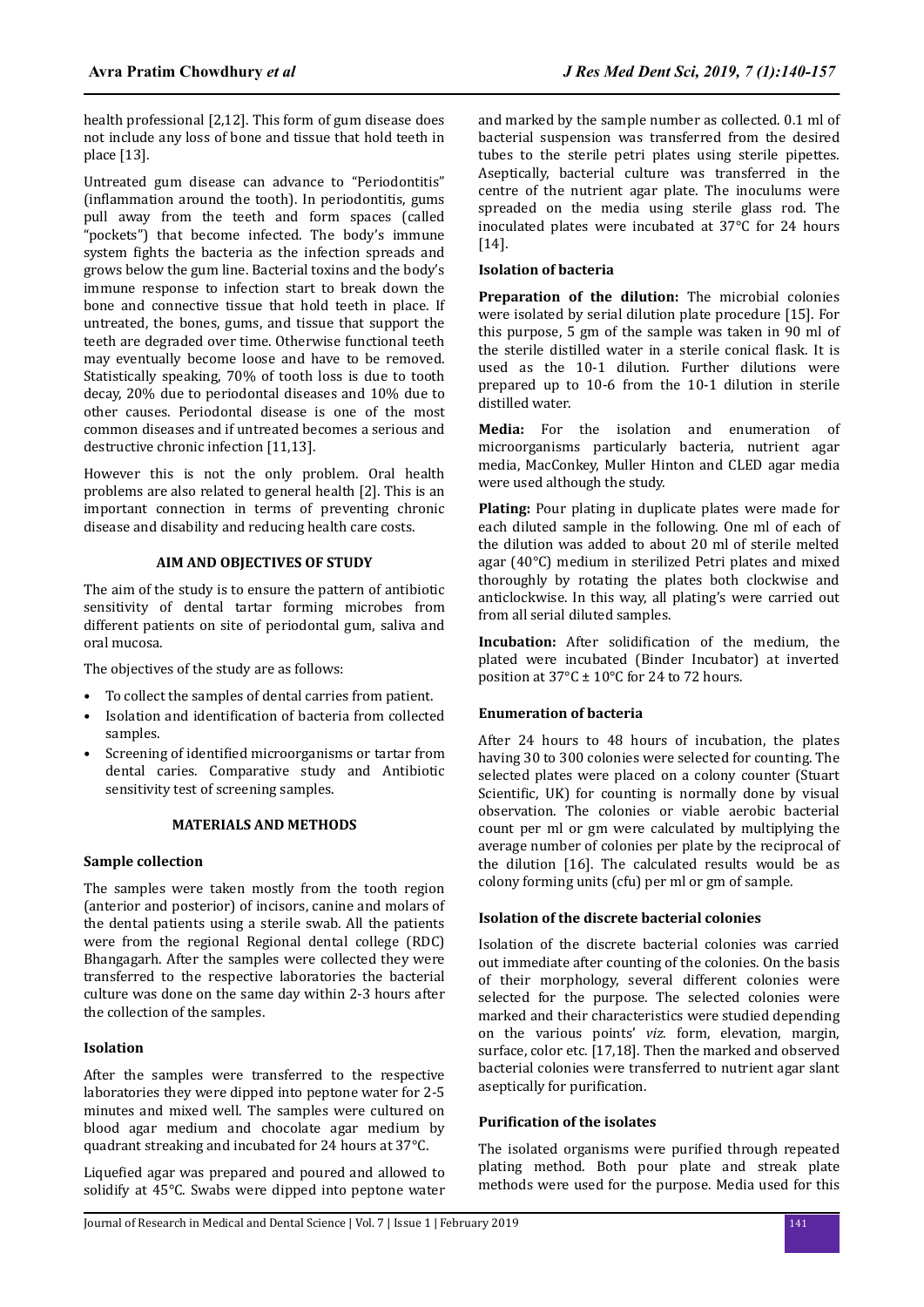purpose were nutrient agar (NA). When a plate yielded only one type of colony the organism were considered to be pure.

# **Gram's staining**

A thin smear of the isolate was prepared on a glass slide, air dried and heat fixed. The heat-fixed smear was treated with aqueous crystal violet solution and was allowed to react for 1 minute. Then the slide was rinsed with tap water using wash bottle for 3-5 seconds and then treated with gram's iodine for 1 minute and then 95% ethyl alcohol added drop by drop for 30 seconds. The smear was counter stained with safranin for 30 seconds and washed in running water. At last the slide was bottle dry and examined under immersion objective [14,19].

## **Biochemical test**

Biochemical test were carried out according to standard protocols [14]. Biochemical tests were performed upon the gram characteristics of the colony.

**Catalase test:** The isolates were taken in a clean glass slide and few drops of  $3\%$  H<sub>2</sub>O<sub>2</sub> were added to it [20].

#### **Coagulase test:**

**Purpose:** This test is used to detect the ability of certain *Staphylococcus* species to clot plasma. Since coagulase production is a characteristic of the potentially pathogenic *Staphylococcus aureus*, it is a useful test for identifying these gram positive, catalase-positive *cocci* and differentiates it from the other species of *Staphylococci*.

**Principle:** Coagulase is a protein having a prothrombin like activity capable of converting fibrinogen into fibrin. which results in the formation of a visible clot in a suitable test system. Coagulase is believed to function *in vivo* by producing a fibrin barrier at the site of *staphylococcal* infection. This probably plays a role in localizing the abscesses (e.g. carbuncles and furuncles).

Coagulase is present in two forms, bound and free.

**Bound coagulase (slide test):** Bound coagulase, also known as clumping factor, is attached to the bacterial cell wall and is not present in the culture filtrates. Fibrin strands are formed between the bacterial cells when suspended in plasma (fibrinogen), causing them to clump into visible aggregates.

**Free coagulase (tube test):** Free coagulase is a thrombin-like substance present in culture filtrates. A suspension of coagulase-producing organisms is prepared in plasma in a test tube, a visible clot forms as the result of coagulase reacting with a serum substance to form a complex which, in turn, reacts with fibrinogen to produce the fibrin clot.

### **Media and reagents**

Rabbit plasma with EDTA diluted suspension (commercially available in lyophilized form).

#### **Procedure**

## **Slide test**

- Sufficient bacteria are emulsified in a drop of water on a microscope slide to yield a thick suspension.
- The suspension is stirred with a straight wire that has been dipped in suitable plasma.

**Interpretation:** A positive reaction is indicated by clumping within 5 s.

# **Tube test**

- To two drops of an overnight broth culture in a tube (One loopful of organisms from a solid medium is also suitable) add 0.5 ml plasma diluted 1:5 with sterile physiological saline and mix.
- Bring to 37°C in the incubator or place in a 37°C water bath for 2 hours.

**Interpretation:** If the strain is coagulase positive, the plasma will clot usually within 4 h. Observe again at 24 h. Partial clotting is considered a positive test.

# **Urease production**

A modified YS broth with 0.1% yeast extract and 0.0012% phenol red  $(w/v)$  was prepared in flasks and autoclaved. Urea solution was filter sterilized and then added to the above medium making 2% concentration of urea and finally the medium was dispensed into sterile test tubes. The test cultures were inoculated and incubated at 37°C for 2-4 days.

Control tubes containing the basal medium (without urea) (a) were inoculated and (b) with urea not inoculated. An increased in alkalinity indicated by a magenta red colour was regarded as the presence of urease.

Presence of urease can be detected by another method. In this method, after incubation a concentrated HCl soaked glass rod was placed at the mouth of the test tube, if ammonia is produced it reacts with HCl and produced fume of NH4Cl (Equation 1)[21].

Ammonia+Concentrated HCl soaked glass rod→Ammonium chloride (Fume) (1)

**Indole test:** The isolated organisms showing Gram negative rods were included on a clean test tube containing autoclaved tryptone broth. An uninoculated tube was kept as control and incubated at 35°C for 48 hours. After incubation 1 ml of Kovac's reagent was added and the mixture was shaken well. The tube was then allowed to stand to permit the reagent to come up to the top [14,22].

**MR-VP Test:** MR-VP broth was prepared. The isolated organisms were inoculated on a clean test tube containing autoclaved MR-VP broth. An un-inoculated tube was kept as control and incubated at 35°C for 48 hours. After incubation few drops of methyl red reagent was added.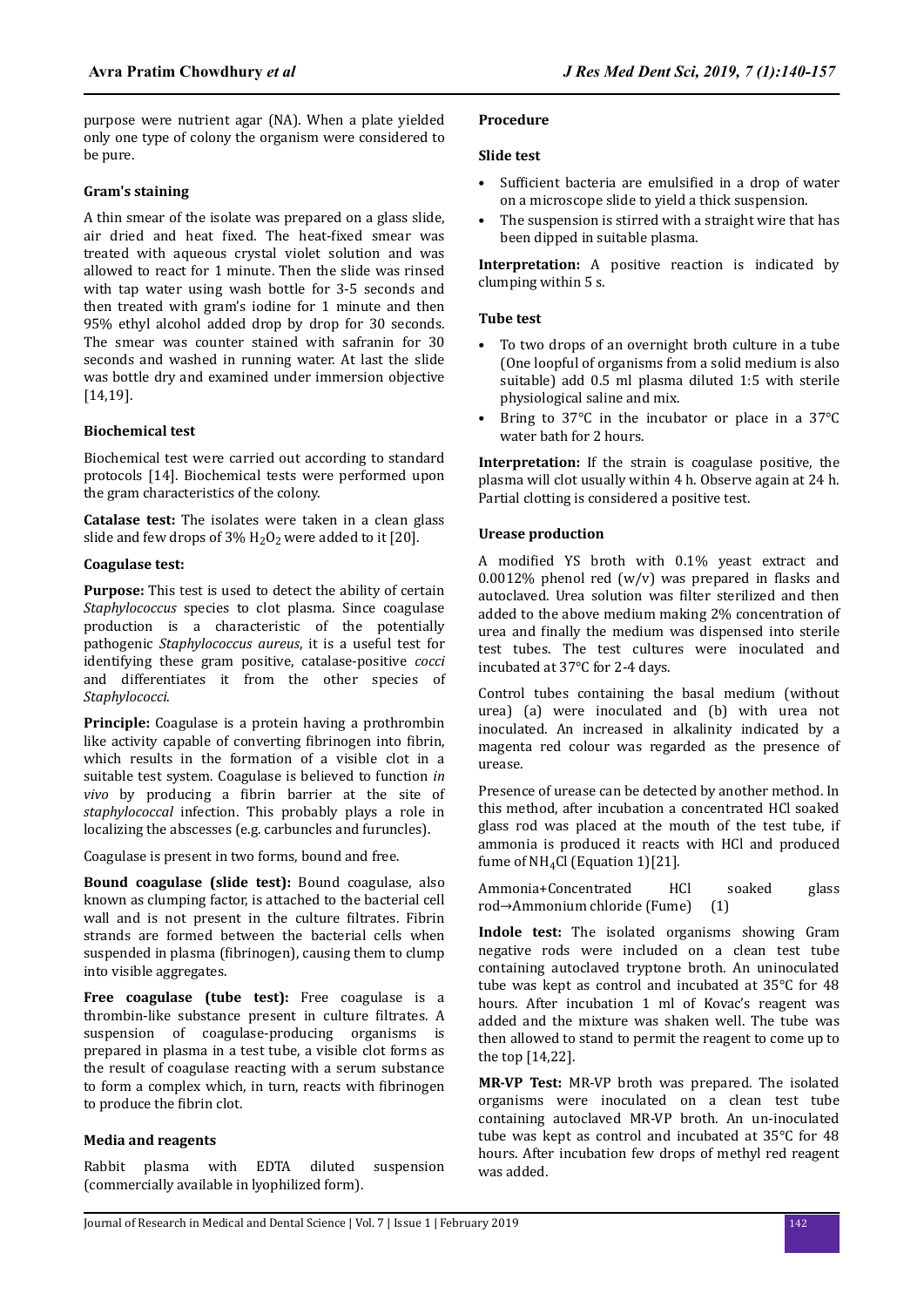The VP test was performed by 12 drops of VP Reagent I and 2-3 drops of VP Reagent II culture in MR-VP broth. After addition of VP reagent the tubes were gently shaked for 30 seconds with the caps off to expose the media to oxygen and allow the reaction to complete for 15-30 minutes [14,18].

**Citrate test:** This was performed in Simmon's citrate agar. Simmon's citrate agar was prepared, poured in a clean test tube and autoclaved and allowed to solidify in a slanting position. After cooling, the isolated organisms were included on the agar slant. An un-inoculated tube was kept as control and incubated at 35°C for 48 hours [14].

#### **Antibiotic sensitivity test**

Mueller Hinton Agar was prepared and poured into petriplates and allowed to solidify. The isolated organisms have been streaked on to the solidified agar medium by sterile swabs. The selected antibiotic discs were placed on the surface on the surface of an agar plate which has already been inoculated.

The plates were incubated for 24 hours. After 24 hours the Sensitivity of the swabbed samples was determined according to the diameter of the antibiotics with respect to the bacteria as given in the EUCAST manual of zone diameter of the antibiotics and hence sensitivity and resistivity of the bacteria was determined in the Mueller Hinton Agar and the pattern of antibiotic sensitivity was determined [14,23].

#### **RESULTS**

After collection of forty six samples from the different dental infection sites, the researchers carried out experiments on the samples by inoculating the samples in blood agar and chocolate agar respectively. After the inoculation the blood agar and the chocolate agar media containing the streaked samples were incubated at 37°C for 24 hours.

After 24 hours the petri plates were taken out and haemolysis was observed (alpha and beta haemolysis) and colony characteristics and gram stain analysis was done. The colony characteristics were done on the basis of Bergey's Manual of Determinative Bacteriology (Figures 1-3) [24,25].

|  | Table 1: Patient details and gram stain analysis |  |  |
|--|--------------------------------------------------|--|--|
|--|--------------------------------------------------|--|--|



**Figure 1: Hemolysis on blood agar**



**Figure 2: Alpha and beta hemolysis on chocolate agar**



**Figure 3: Gram's stains (A) Gram negative bacilli, (B) Gram positive Staphylococcus (C) Diplococci, (D) Gram positive Streptococci**

The current study on "Screening and assembling of tartar forming bacteria by the pattern of antibiotic sensitivity" was performed jointly in the Biotechnology Hub, Kamrup Academy senior secondary school and in the Microbiology laboratory, Department of microbiology, Assam Down Town University. The chemicals required for the study were procured from HI media Central drug house, Bengal chemicals and Fischer Scientific. The glass wares required for the study were procured from Borosil.

**Sample size:** In this study the total number of samples was forty six (Table 1).

| <b>Case No</b> | Age (years) | Gender | Past dental problem/present illness | Diet      | Antibiotic history (15 days) |
|----------------|-------------|--------|-------------------------------------|-----------|------------------------------|
|                | 76          | M      | N <sub>O</sub>                      | V         | N <sub>O</sub>               |
| 2              | 31          | M      | N <sub>0</sub>                      | <b>NV</b> | N <sub>O</sub>               |
| 3              | 20          | M      | N <sub>O</sub>                      | <b>NV</b> | N <sub>O</sub>               |
| 4              | 43          | F      | Taenia solium                       | V         | Albodangol 200 mg            |
| 5              | 44          | M      | Irregular bowel movement            | V         | N <sub>0</sub>               |
| 6              | 70          | M      | N <sub>0</sub>                      | <b>NV</b> | N <sub>0</sub>               |
|                | 28          | E      | N <sub>O</sub>                      | V         | N <sub>O</sub>               |
|                |             |        |                                     |           |                              |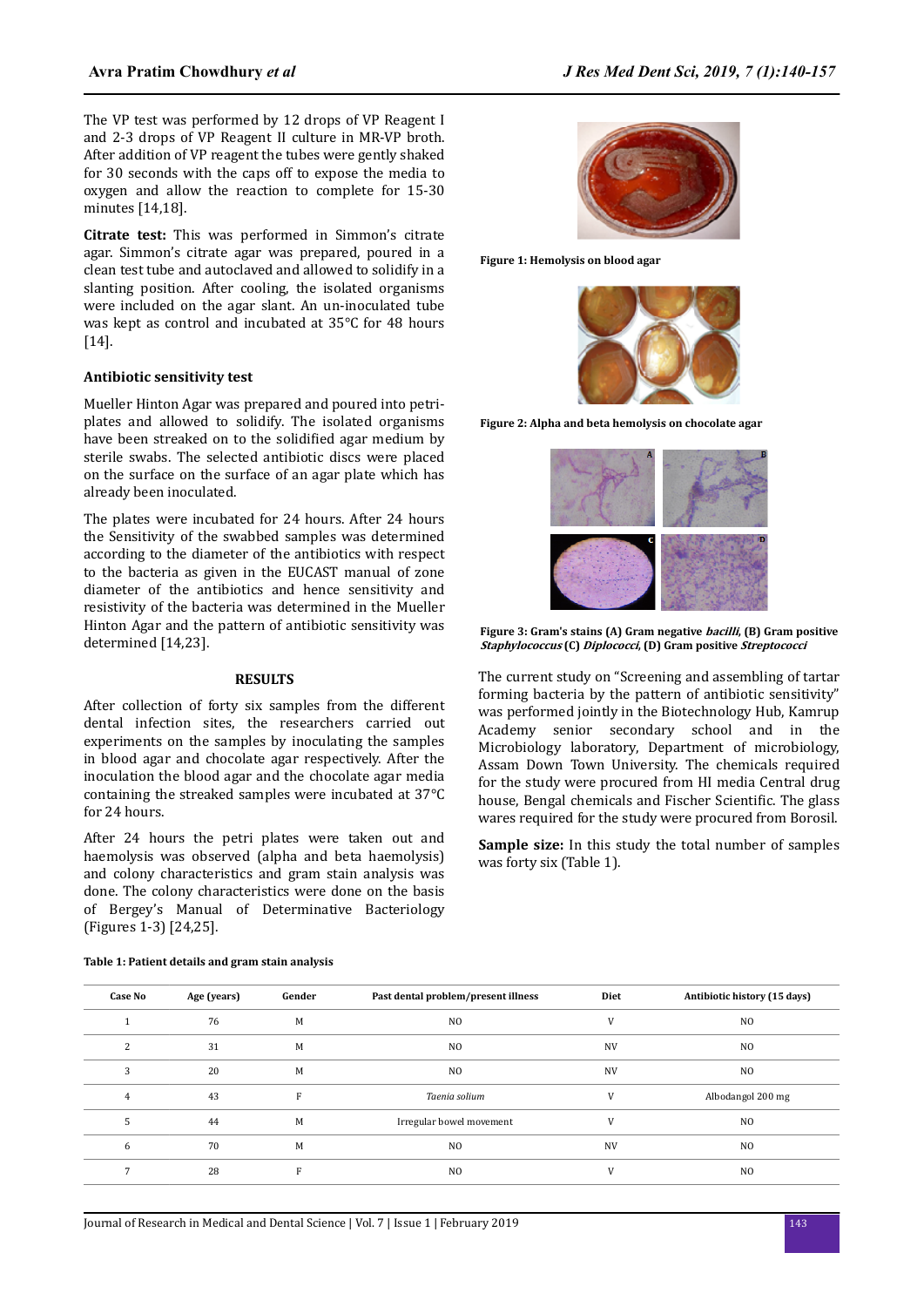| 8      | 30     | $\rm F$     | N <sub>O</sub>                                                                                    | NV                       | N <sub>O</sub>         |
|--------|--------|-------------|---------------------------------------------------------------------------------------------------|--------------------------|------------------------|
| 9      | 20     | M           | NO                                                                                                | NV                       | NO                     |
| $10\,$ | 27     | $\mathbf M$ | $_{\rm NO}$                                                                                       | $\ensuremath{\text{NV}}$ | Amoxilin+Clabonic acid |
| 11     | 27     | $\mathbf M$ | NO                                                                                                | ${\tt V}$                | $_{\rm NO}$            |
| 12     | 19     | $\rm F$     | $_{\rm NO}$                                                                                       | NV                       | NO                     |
| 13     | 39     | $\mathbf M$ | NO                                                                                                | ${\tt V}$                | N <sub>0</sub>         |
| 14     | 29     | $\mathbf M$ | NO                                                                                                | $\ensuremath{\text{NV}}$ | $_{\rm NO}$            |
| 15     | 85     | $\mathbf M$ | Gingival swelling                                                                                 | NV                       | $_{\rm NO}$            |
| 16     | 18     | $\mathbf M$ | Recent tooth extraction                                                                           | NV                       | $_{\rm NO}$            |
| 17     | 37     | M           | NO.                                                                                               | NV                       | Norfloxacin            |
| 18     | 22     | $\mathbf M$ | NO.                                                                                               | $\ensuremath{\text{NV}}$ | $_{\rm NO}$            |
| $19\,$ | 60     | $\mathbf F$ | NO                                                                                                | NV                       | $_{\rm NO}$            |
| 20     | 21     | $\mathbf M$ | N <sub>O</sub>                                                                                    | NV                       | Amoxilin+Clabonic acid |
| 21     | 26     | M           | NO                                                                                                | NV                       | N <sub>O</sub>         |
| 22     | 36     | $\mathbf F$ | NO.                                                                                               | $\ensuremath{\text{NV}}$ | $_{\rm NO}$            |
| 23     | 19     | $\mathbf F$ | $_{\rm NO}$                                                                                       | $\ensuremath{\text{NV}}$ | $_{\rm NO}$            |
| 24     | 23     | $\mathbf F$ | NO.                                                                                               | NV                       | Amoxilin+Clabonic acid |
| 25     | 27     | $\mathbf F$ | NO.                                                                                               | NV                       | $_{\rm NO}$            |
| 26     | 30     | $\mathbf M$ | N <sub>O</sub>                                                                                    | $\ensuremath{\text{NV}}$ | $_{\rm NO}$            |
| 27     | 38     | $\mathbf F$ | N <sub>O</sub>                                                                                    |                          | $_{\rm NO}$            |
| 28     | 50     | $\mathbf M$ | Dental swelling                                                                                   | $\mathbf V$              | Clevam                 |
| 29     | 22     | $\mathbf M$ | N <sub>O</sub>                                                                                    | $\ensuremath{\text{NV}}$ | $_{\rm NO}$            |
| 30     | 73     | $\mathbf M$ | Skin lesion+tooth extraction                                                                      | $\mathbf V$              | $_{\rm NO}$            |
| 31     | 50     | $\mathbf M$ | Gingival swelling+bleeding                                                                        | NV                       | $_{\rm NO}$            |
| 32     | 66     | $\mathbf M$ | Dental exaction+acidity                                                                           | ${\tt V}$                | N <sub>0</sub>         |
| 33     | 18     | $\mathbf F$ | NO.                                                                                               | $\ensuremath{\text{NV}}$ | $_{\rm NO}$            |
| 34     | 52     | $\rm F$     | N <sub>O</sub>                                                                                    | NV                       | $_{\rm NO}$            |
| 35     | 35     | M           | Gingival swelling                                                                                 | $\ensuremath{\text{NV}}$ | N <sub>O</sub>         |
| 36     | 53     | $\mathbf F$ | Dental caries                                                                                     | NV                       | $_{\rm NO}$            |
| $37\,$ | $50\,$ | $\rm F$     | $_{\rm NO}$                                                                                       | $\ensuremath{\text{NV}}$ | $_{\rm NO}$            |
| $38\,$ | $30\,$ | $\mathbf F$ | NO.                                                                                               | $\ensuremath{\text{NV}}$ | $_{\rm NO}$            |
| 39     | 32     | $\mathbf M$ | Gingival bleeding                                                                                 | $\ensuremath{\text{NV}}$ | $_{\rm NO}$            |
| 40     | 24     | $\mathbf M$ | $_{\rm NO}$                                                                                       | NV                       | $_{\rm NO}$            |
| 41     | 58     | $\mathbf M$ | Diabetes                                                                                          | NV                       | $_{\rm NO}$            |
| 42     | 56     | $\mathbf F$ | Clinical peridontitis                                                                             | ${\tt V}$                | $_{\rm NO}$            |
| 43     | $50\,$ | $\mathbf F$ | Clinical peridontitis                                                                             | $\mathbf V$              | $_{\rm NO}$            |
| 44     | 65     | $\mathbf M$ | Clinical peridontitis                                                                             | NV                       | $_{\rm NO}$            |
| 45     | 31     | $\mathbf F$ | Gingival bleeding                                                                                 | NV                       | $_{\rm NO}$            |
| 46     | $45\,$ | $\mathbf F$ | NO                                                                                                | $\ensuremath{\text{NV}}$ | $_{\rm NO}$            |
|        |        |             | NOTE: M: Male; F: Female; V: Vegetarian; NV: Non Vegetarian; GP: Gram Positive; GN: Gram Negative |                          |                        |

The ratio of samples from different patient relying on different food habituates assists the bacterial culture on regarding carbohydrate fermentative saliva and mucus.

According the tabulated studies (Table 2), most of them were *cocci* forming that cooperated with food particles including their enzymes. Mucilase and amylase helps to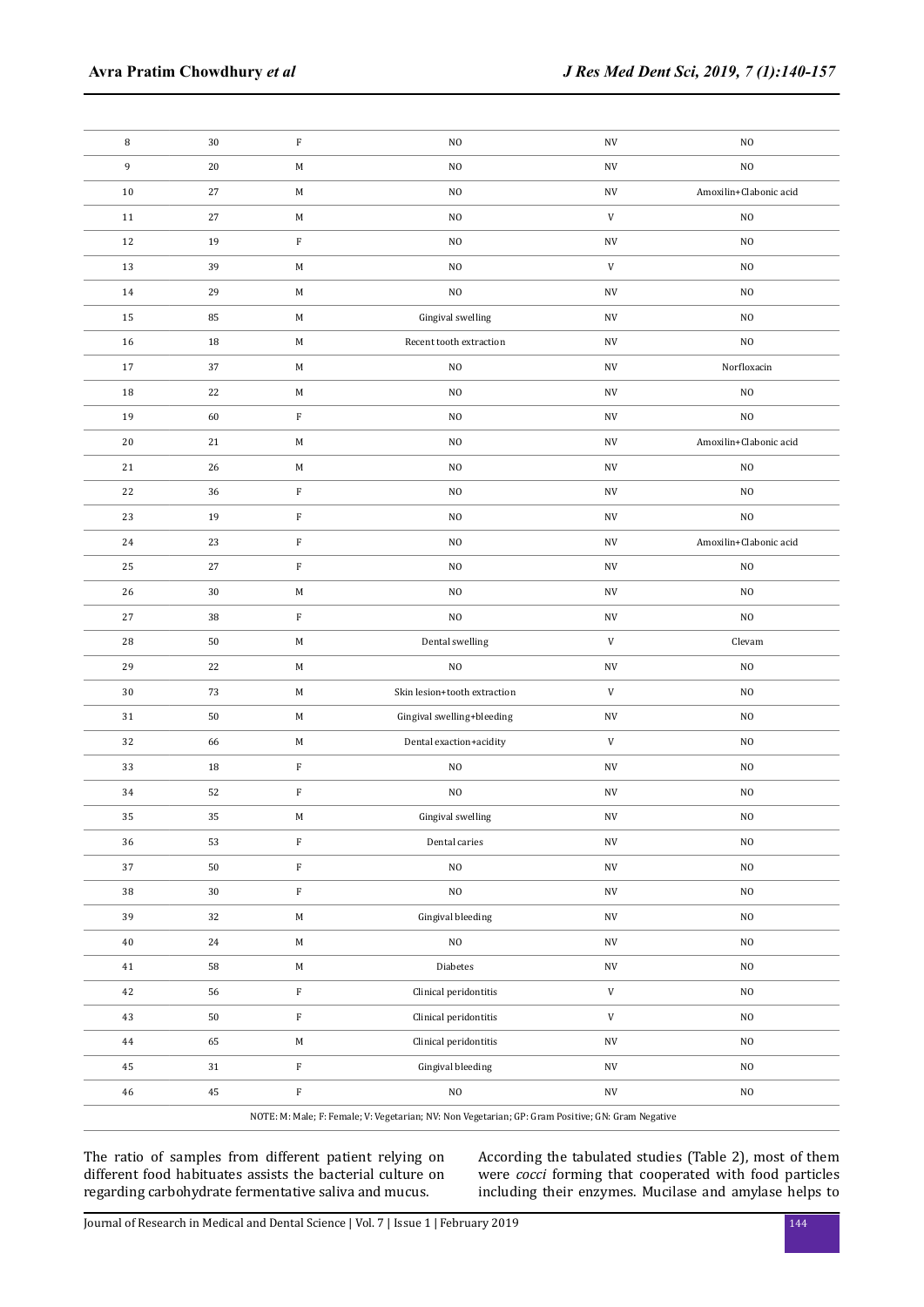propagate the cultures as tartars in sticky form due to interact in colonized form. Decaying of dental and periodontal lime of calcium interfered by pathogenic colonized *cocci* and resulted in sensitivity on teeth gum

and its roots. Here Table 2 was followed for further analysis comparing with patient history and with their antibiotic residues as treatment suggested by their respective Dentist.

#### **Table 2: Gram nature and colony morphology of the collected samples**

| <b>Gram Stain</b>    | <b>Colony morphology</b>                                             |
|----------------------|----------------------------------------------------------------------|
| <b>GP ROD</b>        | Gram positive cocci arranged in cluster                              |
| <b>GP COCCI</b>      | Gram positive cocci arranged in cluster                              |
| <b>GP ROD</b>        | Gram positive cocci arranged in cluster                              |
| <b>GN BACILLI</b>    | Large colonies, greyish white, moist and smooth opaque               |
| <b>GP COCCI</b>      | Gram positive cocci arranged in cluster                              |
| <b>GP ROD</b>        | Gram positive cocci arranged in cluster                              |
| <b>GP COCCI</b>      | Gram positive cocci arranged in cluster                              |
| <b>GP COCCI</b>      | Gram positive cocci arranged in cluster                              |
| <b>GP COCCI</b>      | Gram positive cocci arranged in chain, colonies are small circular   |
| <b>GP COCCI</b>      | Gram positive cocci arranged in chain                                |
| <b>GP ROD</b>        | Gram positive cocci arranged in cluster                              |
| <b>GP ROD</b>        | Gram positive cocci arranged in cluster                              |
| <b>GP ROD</b>        | Gram positive cocci arranged in cluster                              |
| <b>GP COCCI</b>      | Gram positive cocci arranged in chain                                |
| <b>GP COCCI</b>      | Gram positive cocci arranged in chain                                |
| <b>GP COCCI</b>      | Gram positive cocci arranged in chain                                |
| <b>GP ROD</b>        | Gram positive cocci arranged in cluster                              |
| <b>GP COCCI</b>      | Gram positive cocci arranged in chain                                |
| <b>GP COCCI</b>      | Gram positive cocci arranged in chain                                |
| <b>GP COCCI</b>      | Gram positive cocci arranged in chain                                |
| <b>GP COCCI</b>      | Gram positive cocci arranged in chain                                |
| <b>GP COCCI</b>      | Gram positive cocci arranged in chain                                |
| <b>GP COCCI</b>      | Gram positive cocci arranged in chain                                |
| <b>GP COCCI</b>      | Gram positive cocci arranged in chain                                |
| <b>GP DIPLOCOCCI</b> | Gram positive cocci in pairs                                         |
| <b>GP ROD</b>        | Gram positive cocci arranged in cluster                              |
| <b>GP ROD</b>        | Gram positive cocci arranged in cluster                              |
| <b>GN BACCLI</b>     | Irregularly round colonies were formed along with raised, appearance |
| GP ROD               | Gram positive cocci arranged in cluster                              |
| GP ROD               | Gram positive cocci arranged in cluster                              |
| <b>GP ROD</b>        | Gram positive cocci arranged in cluster                              |
| <b>GP ROD</b>        | Gram positive cocci arranged in cluster                              |
| <b>GN BACILLI</b>    | Large colonies, greyish white, moist and smooth opaque               |
| <b>GP COCCI</b>      | Gram positive cocci arranged in chain                                |
| <b>GP COCCI</b>      | Gram positive cocci arranged in chain                                |
| <b>GP ROD</b>        | Gram positive cocci arranged in cluster                              |
| <b>GP COCCI</b>      | Gram positive cocci arranged in chain                                |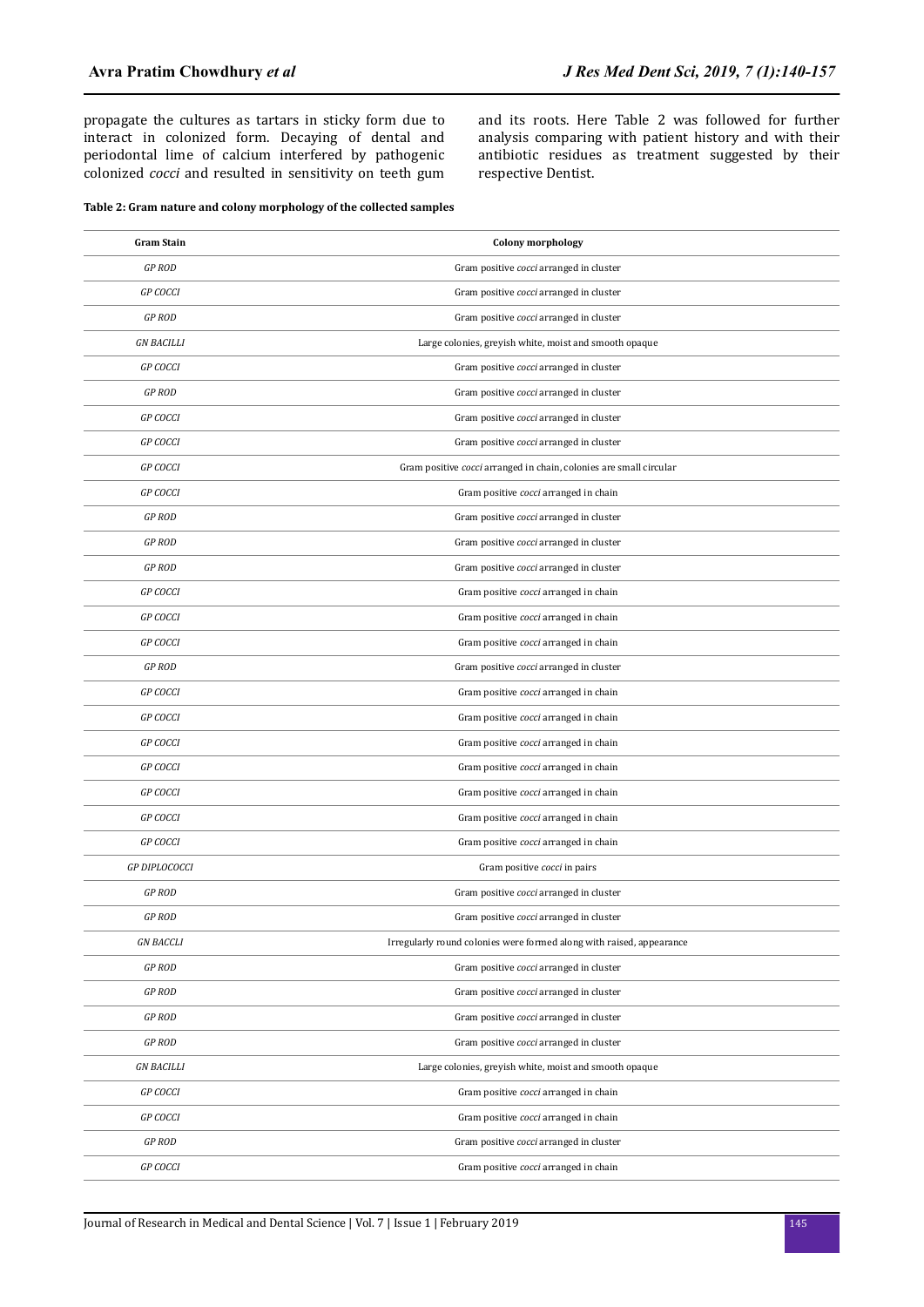| <b>GN BACILLI</b> | Large colonies, greyish white, moist and smooth opaque                     |
|-------------------|----------------------------------------------------------------------------|
| <b>GP COCCI</b>   | Gram positive <i>cocci</i> arranged in chain                               |
| <b>GP ROD</b>     | Gram positive cocci arranged in cluster                                    |
| <b>GN BACILLI</b> | Mixed flora                                                                |
| <b>GN BACILLI</b> | Irregularly round colonies were formed along with raised, dull, appearance |
| <b>GP ROD</b>     | Gram positive cocci arranged in cluster                                    |
| <b>GP COCCI</b>   | Gram positive cocci arranged in chain                                      |
| <b>GP COCCI</b>   | Gram positive cocci arranged in chain                                      |
| <b>GP COCCI</b>   | Gram positive cocci arranged in chain                                      |
|                   | NOTE: GP: Gram Positive; GN: Gram Negative                                 |

On these observational studies, microscopic views were arranged accordance with morphological characteristics. The tartar forming microbes were screened in *cocci* form and one Gram negative (Figure 3D) in rod shape. Most of these were signified as isolated formation from food particles belongs to teeth dentin, oral mucosa, saliva and gum.

Biochemical tests (Table 3) were performed to confirm the cultural characteristics following determinative Bacteriology of Bergey's Manual [24]. So conformation of unidentified mixed growth of *Pneumococcus* sp.,

#### **Table 3: Biochemical tests to confirm the cultural characteristics**

researchers applied the optosin sensitivity which was signified for resistance activities that directed inoculation of colonies on disc (Table 4). So forty six samples were resulted for resistance from serial inoculation of colonies on respect of Optosin sensitivity.

But studying about Urea Hydrolysis, the samples 1, 2, 3, 11, 12, 13, 18, 27, 28, 30, 31, 32, 33, 37, 44 showed the positive whereas negative were selected for further analysis comparing with *Pneumococcus* as contaminants was present or not.

| Case no.       | Indole                           | $\ensuremath{\mathbf{MR}}\xspace$ | Citrate                  | Catalase                 | Coagulase      | Hemolysis                        | Bacitracin                | Mannitol                         | $\mathbf{V}\mathbf{P}$ |
|----------------|----------------------------------|-----------------------------------|--------------------------|--------------------------|----------------|----------------------------------|---------------------------|----------------------------------|------------------------|
| $\,1\,$        | $\mathcal{L}$                    | $+$                               | $\pm$                    | $\pm$                    | $\pm$          | $^\mathrm{+}$                    | ${\bf R}$                 | $^{+}$                           | $+$                    |
| $\sqrt{2}$     | $\overline{\phantom{a}}$         | $\ddag$                           | $\pm$                    | $\pm$                    | $+$            | $\begin{array}{c} + \end{array}$ | ${\bf R}$                 | $\begin{array}{c} + \end{array}$ | $+$                    |
| $\sqrt{3}$     | $\blacksquare$                   | $\ddag$                           | $\ddot{}$                | $\pm$                    | $+$            | $\begin{array}{c} + \end{array}$ | ${\bf R}$                 | $\begin{array}{c} + \end{array}$ | $+$                    |
| $\overline{4}$ | $\pm$                            | $\,$ + $\,$                       | $\overline{\phantom{a}}$ | $\pm$                    | $\overline{a}$ | $\blacksquare$                   | ${\bf R}$                 | $\overline{\phantom{a}}$         |                        |
| $\sqrt{5}$     | $\begin{array}{c} + \end{array}$ | $\ddag$                           | $\overline{\phantom{a}}$ | $\pm$                    | $\overline{a}$ | ÷,                               | ${\bf R}$                 | $\begin{array}{c} + \end{array}$ |                        |
| $\sqrt{6}$     | ٠                                | $+$                               | $\pm$                    | $\pm$                    |                |                                  | ${\bf R}$                 | $\begin{array}{c} + \end{array}$ |                        |
| $\overline{7}$ | $+$                              | $\ddot{}$                         | $\ddot{}$                | $\pm$                    | ٠              | ٠                                | ${\bf R}$                 | $\ddot{}$                        | $+$                    |
| $\, 8$         | $\pm$                            | $+$                               | $\pm$                    | $\pm$                    | $\overline{a}$ | $\overline{a}$                   | ${\bf R}$                 | $\begin{array}{c} + \end{array}$ | $+$                    |
| $\overline{9}$ | $\blacksquare$                   | $\ddot{}$                         | $\pm$                    | $+$                      | $+$            | ÷,                               | $\mathbf S$               | $\overline{a}$                   |                        |
| 10             | $\overline{a}$                   | $\,$ + $\,$                       | $\pm$                    | $\pm$                    | $+$            | ÷,                               | S                         | $\overline{a}$                   |                        |
| $11\,$         |                                  | $\overline{a}$                    | $\ddot{}$                | $\pm$                    | $+$            | $\ddot{}$                        | ${\bf R}$                 | $\begin{array}{c} + \end{array}$ | $+$                    |
| 12             | $\overline{\phantom{a}}$         | $\overline{\phantom{a}}$          | $\ddot{}$                | $\pm$                    | $\pm$          | $\begin{array}{c} + \end{array}$ | ${\bf R}$                 | $\begin{array}{c} + \end{array}$ | $+$                    |
| $13\,$         | $\overline{\phantom{a}}$         | $\ddag$                           | $\,$ + $\,$              | $\pm$                    | $\pm$          | $^+$                             | ${\bf R}$                 | $^{\mathrm{+}}$                  | $+$                    |
| 14             | $\overline{\phantom{a}}$         | $\ddag$                           | $\pm$                    | $\pm$                    | $+$            | $\overline{\phantom{a}}$         | ${\bf R}$                 | $\overline{\phantom{a}}$         | $\ddot{}$              |
| 15             | $\overline{\phantom{a}}$         | $+$                               | $+$                      | $+$                      | $+$            | $\overline{a}$                   | $\boldsymbol{\mathsf{S}}$ |                                  | $\ddot{}$              |
| 16             | $\overline{a}$                   | $\overline{\phantom{a}}$          | $\ddot{}$                | $\overline{\phantom{a}}$ | ٠              | $\begin{array}{c} + \end{array}$ | ${\bf R}$                 | ÷,                               | $\ddot{}$              |
| $17\,$         | $\blacksquare$                   | $\ddag$                           | $\pm$                    | $\pm$                    | $+$            | $^{\mathrm{+}}$                  | ${\bf R}$                 | $\begin{array}{c} + \end{array}$ | $+$                    |
| 18             | ٠                                | $\blacksquare$                    | $+$                      | $\blacksquare$           | $\sim$         | $\begin{array}{c} + \end{array}$ | $\mathbf S$               | $\overline{a}$                   | $\ddot{}$              |
| 19             | $\blacksquare$                   | $\blacksquare$                    | $\pm$                    | $\blacksquare$           | $\blacksquare$ | $^{\mathrm{+}}$                  | $\boldsymbol{\mathsf{S}}$ | $\overline{a}$                   | $+$                    |
| 20             |                                  | $\,$ + $\,$                       | $\pm$                    | $\overline{\phantom{a}}$ | ÷,             | $\begin{array}{c} + \end{array}$ | $\mathbf S$               | $\overline{\phantom{a}}$         | $+$                    |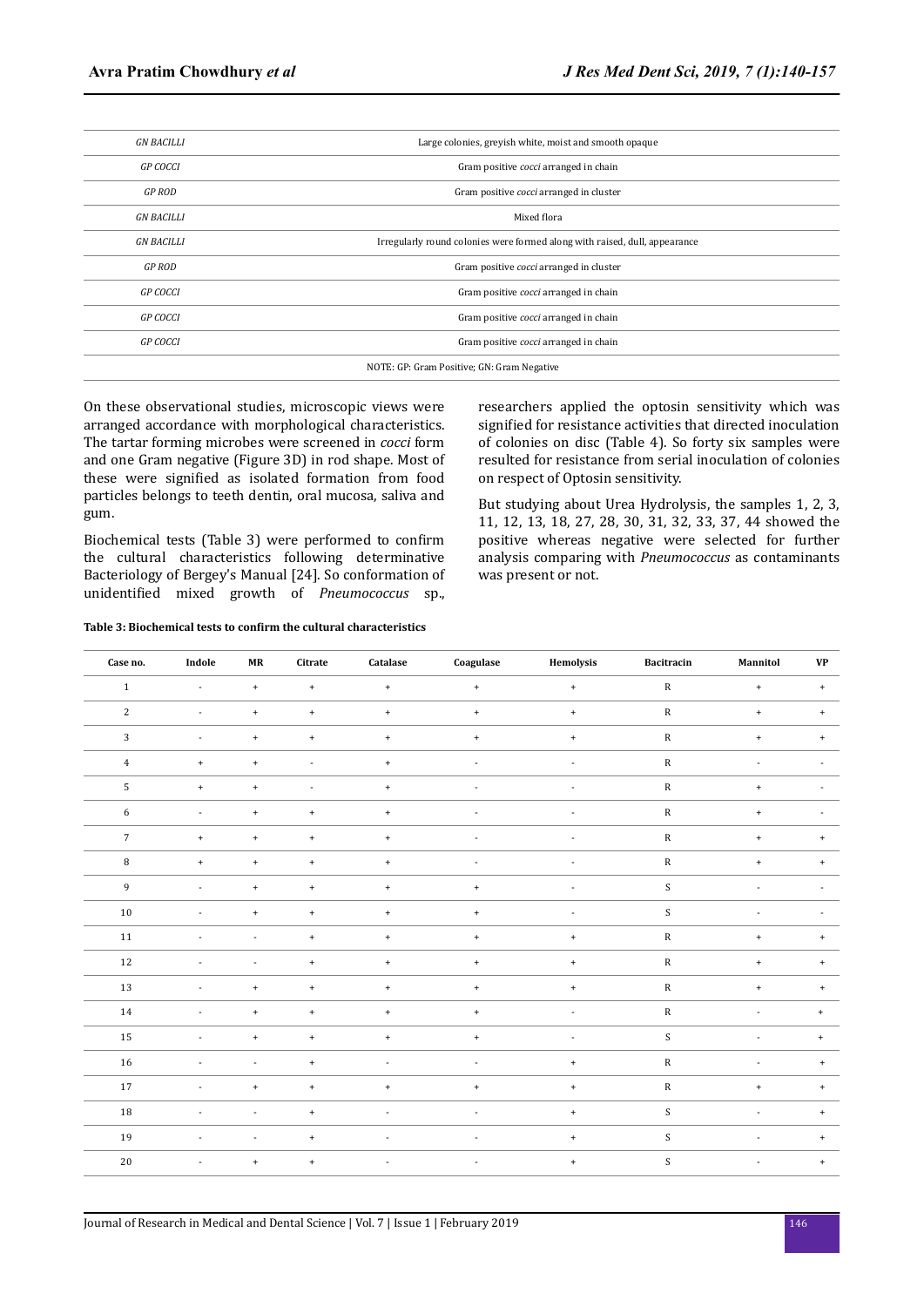| $21\,$      | $\begin{array}{c} + \end{array}$ | $\pm$                    | $\overline{\phantom{a}}$ | $\overline{\phantom{a}}$ |                                                                | $^{\mathrm{+}}$          | $\boldsymbol{S}$ | ÷,                       | $\ddot{}$                        |
|-------------|----------------------------------|--------------------------|--------------------------|--------------------------|----------------------------------------------------------------|--------------------------|------------------|--------------------------|----------------------------------|
| 22          | $^+$                             | $\ddot{}$                | $^{\mathrm{+}}$          | $\overline{\phantom{a}}$ |                                                                | $^{\mathrm{+}}$          | $\boldsymbol{S}$ |                          | $^{\mathrm{+}}$                  |
| $23\,$      | $\overline{a}$                   | $\overline{\phantom{a}}$ | $\pm$                    | $\,$ +                   |                                                                | $^{\mathrm{+}}$          | ${\sf S}$        |                          | $\ddot{}$                        |
| 24          | $\bf{+}$                         | $\overline{\phantom{a}}$ | $\overline{a}$           | $\,$ + $\,$              | $\overline{a}$                                                 | $^{\mathrm{+}}$          | ${\mathsf S}$    | $\overline{a}$           |                                  |
| $25\,$      | $\blacksquare$                   | $\,$ +                   | $\blacksquare$           | $\,$ +                   | $\overline{a}$                                                 | $\overline{\phantom{a}}$ | ${\bf R}$        | ÷,                       | $\begin{array}{c} + \end{array}$ |
| $26\,$      |                                  | $^{\mathrm{+}}$          | $^{\mathrm{+}}$          | $\,$ + $\,$              |                                                                | $^{\mathrm{+}}$          | ${\bf R}$        |                          | $\ddot{}$                        |
| $27\,$      | $\overline{a}$                   | $\pm$                    | $^{\mathrm{+}}$          | $\bf{+}$                 | $\ddag$                                                        | $^{\mathrm{+}}$          | ${\bf R}$        | $\pm$                    | $\begin{array}{c} + \end{array}$ |
| 28          | $\sim$                           | $\overline{\phantom{a}}$ | $\,$ + $\,$              | $\ddag$                  | $\overline{a}$                                                 | $\overline{a}$           | ${\bf R}$        | Ĩ.                       | $^{\mathrm{+}}$                  |
| 29          |                                  | $^{\mathrm{+}}$          | $^{\mathrm{+}}$          | $\ddag$                  |                                                                | $^\mathrm{+}$            | ${\bf R}$        |                          | $\bf{+}$                         |
| $30\,$      | $\blacksquare$                   | $\ddot{}$                | $\pm$                    | $^{\mathrm{+}}$          | $\overline{a}$                                                 | $^{\mathrm{+}}$          | ${\bf R}$        | $\overline{\phantom{a}}$ | $\ddot{}$                        |
| $3\sqrt{1}$ |                                  | $^{\mathrm{+}}$          | $^{\mathrm{+}}$          | $\bf{+}$                 |                                                                | $^{\mathrm{+}}$          | ${\bf R}$        |                          | $\begin{array}{c} + \end{array}$ |
| $32\,$      | $\overline{a}$                   | $^{\mathrm{+}}$          | $\overline{a}$           | $\,$ +                   | $\pm$                                                          | $^{\mathrm{+}}$          | ${\bf R}$        | $\bf{+}$                 | $\bf{+}$                         |
| $33\,$      | $\pm$                            | $\ddag$                  | ÷,                       | $\bf{+}$                 | ÷,                                                             | ÷,                       | ${\bf R}$        | Ĭ.                       |                                  |
| $34\,$      | $\overline{\phantom{a}}$         | $^{\mathrm{+}}$          | $\overline{\phantom{a}}$ | $^{\mathrm{+}}$          |                                                                | $^{\mathrm{+}}$          | ${\mathsf S}$    | $\overline{\phantom{a}}$ | $\begin{array}{c} + \end{array}$ |
| $35\,$      | $\sim$                           | $\pm$                    | $\pm$                    | $\ddot{}$                | $\overline{a}$                                                 | $^{\mathrm{+}}$          | $\boldsymbol{S}$ | ÷,                       | $\bf{+}$                         |
| $36\,$      |                                  | $^{\mathrm{+}}$          | $^{\mathrm{+}}$          | $\ddag$                  | $^{\mathrm{+}}$                                                | $^{\mathrm{+}}$          | ${\bf R}$        | $^{\mathrm{+}}$          | $^{\mathrm{+}}$                  |
| 37          | $^+$                             | $^{\mathrm{+}}$          | $\blacksquare$           | $^{\mathrm{+}}$          | $\overline{\phantom{a}}$                                       | $\overline{\phantom{a}}$ | $\boldsymbol{S}$ | ÷,                       |                                  |
| $38\,$      | $\ddag$                          | $\ddot{}$                | $\ddag$                  | $\bf{+}$                 | $\overline{a}$                                                 | $\overline{\phantom{a}}$ | ${\bf R}$        | $\overline{a}$           |                                  |
| 39          | $\blacksquare$                   | $^{\mathrm{+}}$          | $\,$ +                   | $^{\mathrm{+}}$          |                                                                | $\overline{a}$           | $\boldsymbol{S}$ | $\overline{a}$           | $\begin{array}{c} + \end{array}$ |
| $40\,$      | $\pm$                            | $\overline{a}$           | $\pm$                    | $\bf{+}$                 | $\overline{a}$                                                 | $\overline{a}$           | ${\bf R}$        | $\pmb{+}$                | $^{\mathrm{+}}$                  |
| $41\,$      |                                  | ÷,                       | $\bf{+}$                 | $\pm$                    |                                                                | ÷,                       | ${\bf R}$        |                          |                                  |
| $42\,$      | $\overline{a}$                   | $\overline{a}$           | $\ddag$                  | $\bf{+}$                 | $\frac{1}{2}$                                                  | $\overline{a}$           | ${\bf R}$        | $\overline{a}$           | $\ddot{}$                        |
| $43\,$      | $\blacksquare$                   | $\ddot{}$                | $\Box$                   | $\,$ + $\,$              | $\overline{\phantom{a}}$                                       | $\overline{\phantom{a}}$ | ${\bf R}$        | ÷,                       | $\begin{array}{c} + \end{array}$ |
| $\bf 44$    | $\pm$                            | $\ddag$                  | $\blacksquare$           | $\pmb{+}$                |                                                                | ÷,                       | $\boldsymbol{S}$ |                          | $\bf{+}$                         |
| $\bf 45$    | $\pm$                            | $\ddag$                  | Ĭ.                       | $^{\mathrm{+}}$          | $\overline{a}$                                                 | Ĭ.                       | $\boldsymbol{S}$ |                          | $\begin{array}{c} + \end{array}$ |
| $\bf 46$    | $^\mathrm{+}$                    | $\pm$                    | $^{\mathrm{+}}$          | $\pmb{+}$                | $\overline{a}$                                                 |                          | ${\mathsf S}$    | $\overline{\phantom{a}}$ | $\pm$                            |
|             |                                  |                          |                          |                          | NOTE: Positive (+), Negative (-), Sensitive (S), Resistant (R) |                          |                  |                          |                                  |

# **Table 4: Hydrolysis of urea and optosin sensitivity**

| Case no.       | Hydrolysis of urea               | Optosin sensitivity |
|----------------|----------------------------------|---------------------|
| $\mathbf{1}$   | $\ddot{}$                        | ${\mathbb R}$       |
| 2              | $\begin{array}{c} + \end{array}$ | ${\mathbb R}$       |
| 3              | $\ddot{}$                        | ${\mathbb R}$       |
| $\overline{4}$ | $\overline{\phantom{a}}$         | ${\mathbb R}$       |
| 5              | $\overline{\phantom{a}}$         | ${\mathbb R}$       |
| 6              | $\overline{\phantom{a}}$         | ${\mathbb R}$       |
| $\overline{7}$ |                                  | ${\mathbb R}$       |
| 8              | $\overline{\phantom{a}}$         | ${\mathbb R}$       |
| 9              | $\overline{\phantom{a}}$         | ${\bf R}$           |
| $10\,$         | $\overline{\phantom{a}}$         | ${\mathbb R}$       |
| $11\,$         | $\ddot{}$                        | ${\mathbb R}$       |
| 12             | $\begin{array}{c} + \end{array}$ | ${\mathbb R}$       |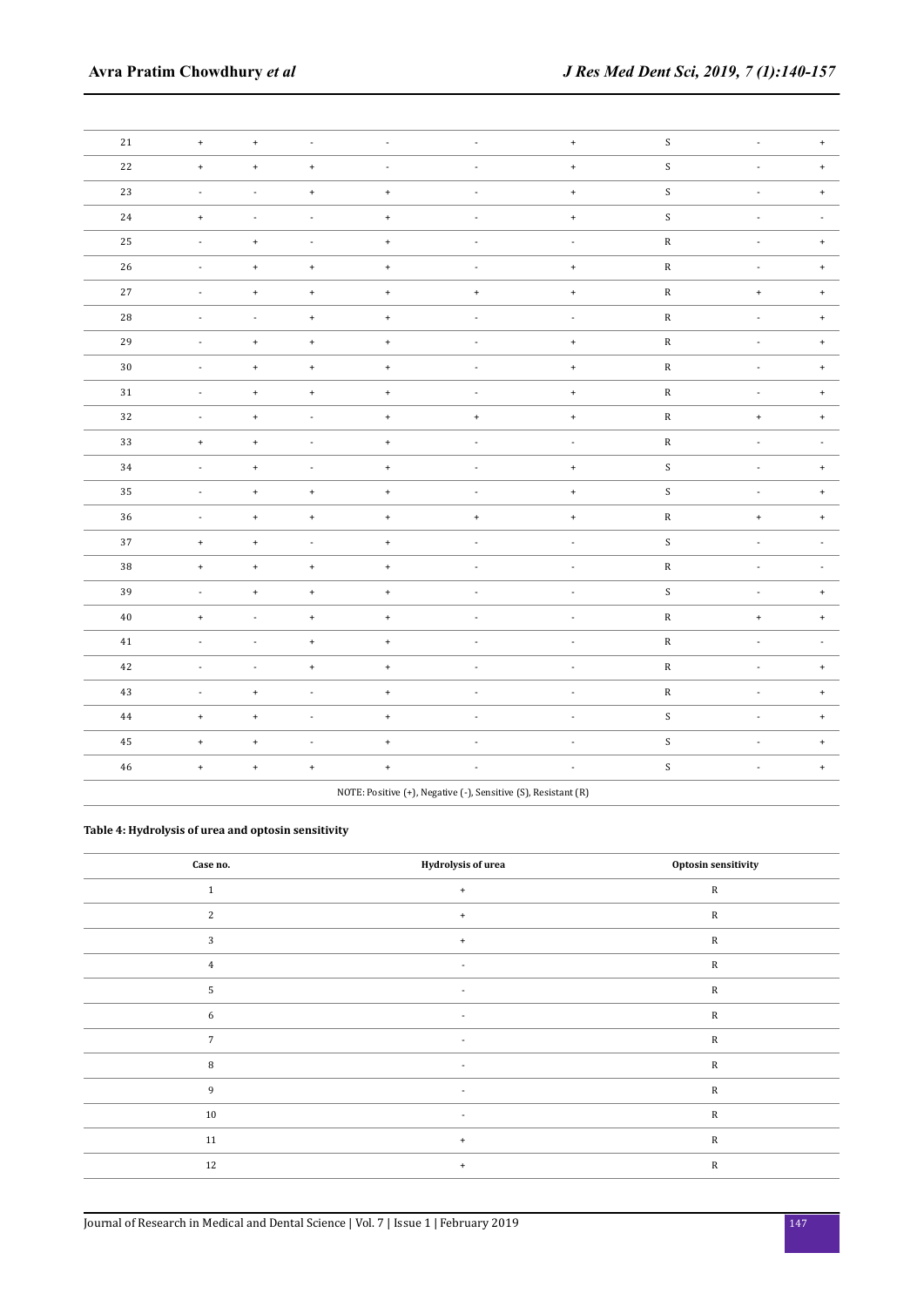| $13\,$      | $^{\mathrm{+}}$                                                | ${\bf R}$     |
|-------------|----------------------------------------------------------------|---------------|
| $14\,$      | $\overline{\phantom{a}}$                                       | ${\bf R}$     |
| $15\,$      | $\overline{\phantom{a}}$                                       | ${\bf R}$     |
| $16\,$      | $\overline{\phantom{a}}$                                       | ${\bf R}$     |
| $17\,$      | $\overline{\phantom{a}}$                                       | ${\bf R}$     |
| $18\,$      | $^{\mathrm{+}}$                                                | ${\bf R}$     |
| $19\,$      | $\overline{\phantom{a}}$                                       | ${\bf R}$     |
| $20\,$      | $\blacksquare$                                                 | ${\bf R}$     |
| $2\sqrt{1}$ |                                                                | ${\bf R}$     |
| $22\,$      | $\blacksquare$                                                 | ${\bf R}$     |
| $23\,$      | $\overline{\phantom{a}}$                                       | ${\bf R}$     |
| $\bf 24$    |                                                                | ${\bf R}$     |
| $25\,$      | $\overline{\phantom{a}}$                                       | ${\mathsf S}$ |
| $26\,$      | $\blacksquare$                                                 | ${\bf R}$     |
| $^{\rm 27}$ | $^{\mathrm{+}}$                                                | ${\bf R}$     |
| ${\bf 28}$  | $^{\mathrm{+}}$                                                | ${\bf R}$     |
| $\bf 29$    | $\overline{\phantom{a}}$                                       | ${\bf R}$     |
| $30\,$      | $^{\mathrm{+}}$                                                | ${\bf R}$     |
| $31\,$      | $^{\mathrm{+}}$                                                | ${\bf R}$     |
| $32\,$      | $^{\mathrm{+}}$                                                | ${\bf R}$     |
| $33\,$      | $^{\mathrm{+}}$                                                | ${\bf R}$     |
| $34\,$      | $\overline{\phantom{a}}$                                       | ${\bf R}$     |
| $35\,$      | $\overline{\phantom{a}}$                                       | ${\bf R}$     |
| $36\,$      | $\overline{\phantom{a}}$                                       | ${\bf R}$     |
| $37\,$      | $^{\mathrm{+}}$                                                | ${\bf R}$     |
| $38\,$      | $\overline{\phantom{a}}$                                       | ${\bf R}$     |
| $39\,$      | $\overline{\phantom{a}}$                                       | ${\bf R}$     |
| $40\,$      | ۰                                                              | ${\bf R}$     |
| $41\,$      | $\overline{\phantom{a}}$                                       | ${\bf R}$     |
| 42          | $\overline{\phantom{a}}$                                       | ${\bf R}$     |
| $43\,$      | $\overline{\phantom{a}}$                                       | ${\bf R}$     |
| $\bf 44$    | $^{\mathrm{+}}$                                                | ${\bf R}$     |
| $\bf 45$    | $\overline{\phantom{a}}$                                       | ${\bf R}$     |
| $\bf 46$    | $\overline{\phantom{a}}$                                       | ${\bf R}$     |
|             | Note: Positive (+), Negative (-), Sensitive (S), Resistant (R) |               |

The biochemical tests were arranged by inoculating isolates from tartar particles, most of the samples were positive which changed the colour of yellow in Vogues Proskauer test (Figure 4), and not decolorized in Simmon Citrate test (Figure 5).

On this contrary of the studies, the outcomes of tested isolates were enlisted fruitfully for the next experiment following by the Bauer et al. [23], disc method in sensitivity determination.

The antibiotics that were set up for as sensitivity disc such as Amikacin, Chloramphenical, Ampicillin, Orfloxacin, Imipenem, Teicoplanin, Amoxiciilin and Clavulanic acid showed significant resistance against dental forming tartars (Figure 6 and Figure 7, Table 5). On the observational findings the Amikacin showed highest mark of sensitivity and Amoxycillin followed vice versa. Orfloxacin and Teicoplanin showed moderate sensitivity accordance their resistant tolerance.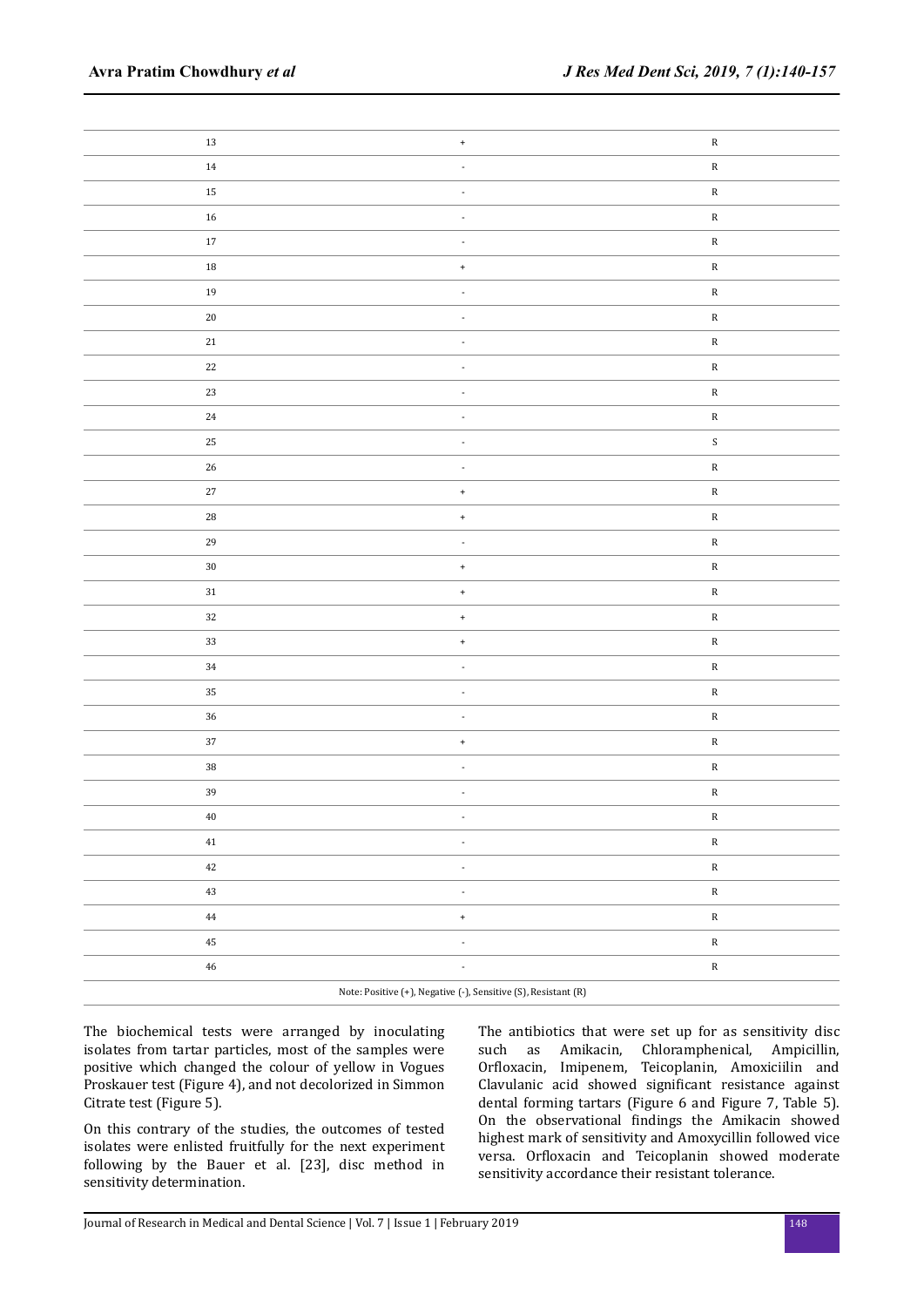The history of patients register was strictly followed on their dentistry treatment (Table 6). Previous treatments on patients were prohibited performing this assay of Antibiotic sensitivity test.

| Table 5: Antibiogram for amikacin (AK), chloramphenical (C), ampicillin (AMP), orfloxacin (OF), imipenem (IPM), teicoplanin (TEI), and |  |  |  |  |  |  |  |
|----------------------------------------------------------------------------------------------------------------------------------------|--|--|--|--|--|--|--|
| amoxiciilin (AMC)                                                                                                                      |  |  |  |  |  |  |  |

| Case no.     | AK                        | $\mathbf{C}$           | AMP             | OF                        | <b>IPM</b>      | TEI                       | $\boldsymbol{\mathsf{AMC}}$ |
|--------------|---------------------------|------------------------|-----------------|---------------------------|-----------------|---------------------------|-----------------------------|
| $\,1\,$      | $\boldsymbol{S}$          | ${\bf R}$              | ${\bf R}$       | $\boldsymbol{S}$          | ${\bf R}$       | ${\bf R}$                 | ${\bf R}$                   |
| $\sqrt{2}$   | ${\bf R}$                 | ${\sf S}$              | ${\bf R}$       | $\boldsymbol{\mathsf{S}}$ | ${\bf R}$       | ${\bf R}$                 | ${\bf R}$                   |
| $\mathbf{3}$ | $\boldsymbol{S}$          | $\mathsf S$            | ${\bf R}$       | $\mathsf S$               | ${\bf R}$       | ${\mathsf S}$             | ${\bf R}$                   |
| $\,4\,$      | ${\mathsf S}$             | ${\mathsf S}$          | ${\bf R}$       | $\boldsymbol{S}$          | ${\bf R}$       | $\boldsymbol{S}$          | ${\bf R}$                   |
|              | ${\bf R}$                 | ${\bf R}$              | ${\bf R}$       | ${\bf R}$                 | ${\bf R}$       | $\boldsymbol{S}$          | ${\bf R}$                   |
| $\mathbf 5$  | $\boldsymbol{\mathsf{S}}$ |                        |                 |                           | $\mathsf S$     | $\mathsf S$               |                             |
| $\sqrt{6}$   |                           | ${\sf S}$              | ${\bf R}$       | ${\sf S}$                 |                 |                           | ${\bf R}$                   |
| $\sqrt{7}$   | $\boldsymbol{S}$          | ${\bf R}$              | ${\bf R}$       | ${\mathsf S}$             | ${\bf R}$       | $\boldsymbol{S}$          | ${\bf R}$                   |
| $\, 8$       | $\boldsymbol{S}$          | ${\bf R}$              | ${\bf R}$       | $\boldsymbol{\mathsf{S}}$ | ${\bf R}$       | ${\sf S}$                 | ${\bf R}$                   |
| 9            | $\boldsymbol{S}$          | $\rm N U$              | ${\bf R}$       | $\boldsymbol{S}$          | ${\bf R}$       | ${\mathsf S}$             | ${\bf R}$                   |
| $10\,$       | $\boldsymbol{S}$          | $\rm N U$              | ${\bf R}$       | $\mathbf S$               | ${\bf R}$       | ${\bf R}$                 | ${\bf R}$                   |
| $11\,$       | ${\mathsf S}$             | $\rm N U$              | ${\bf R}$       | $\boldsymbol{\mathsf{S}}$ | ${\bf R}$       | ${\bf R}$                 | ${\bf R}$                   |
| $12\,$       | ${\mathsf S}$             | $\rm N U$              | ${\bf R}$       | ${\sf S}$                 | $\rm N U$       | ${\sf S}$                 | ${\bf R}$                   |
| $13\,$       | ${\mathsf S}$             | $\rm N U$              | ${\bf R}$       | $\mathbf S$               | $\rm N U$       | ${\mathsf S}$             | ${\bf R}$                   |
| 14           | $\boldsymbol{S}$          | $\rm N U$              | ${\bf R}$       | ${\mathsf S}$             | $\rm N U$       | $\boldsymbol{S}$          | ${\bf R}$                   |
| $15\,$       | $\boldsymbol{S}$          | $\mathbf{N}\mathbf{U}$ | ${\bf R}$       | $\boldsymbol{S}$          | $\rm N U$       | $\mathsf S$               | ${\bf R}$                   |
| $16\,$       | ${\mathsf S}$             | $\rm N U$              | ${\bf R}$       | ${\mathsf S}$             | ${\bf R}$       | $\boldsymbol{S}$          | ${\bf R}$                   |
| 17           | ${\mathsf S}$             | $\rm N U$              | ${\bf R}$       | ${\mathsf S}$             | $\rm N U$       | $\boldsymbol{S}$          | ${\bf R}$                   |
| $18\,$       | $\boldsymbol{S}$          | $\rm{NU}$              | ${\bf R}$       | $\mathsf S$               | $\rm N U$       | $\boldsymbol{\mathsf{S}}$ | ${\bf R}$                   |
| $19\,$       | $\boldsymbol{S}$          | $\rm N U$              | ${\bf R}$       | ${\mathsf S}$             | ${\bf R}$       | ${\mathsf S}$             | ${\bf R}$                   |
| $20\,$       | ${\mathsf S}$             | $\rm N U$              | ${\bf R}$       | $\boldsymbol{S}$          | ${\bf R}$       | ${\bf R}$                 | ${\bf R}$                   |
| $21\,$       | $\boldsymbol{S}$          | $\rm N U$              | ${\bf R}$       | $\mathsf S$               | ${\bf R}$       | $\boldsymbol{S}$          | ${\bf R}$                   |
| $22\,$       | $\boldsymbol{S}$          | $\rm N U$              | ${\bf R}$       | ${\mathsf S}$             | ${\bf R}$       | ${\mathsf S}$             | ${\bf R}$                   |
| $23\,$       | $\boldsymbol{S}$          | $\mathbf{N}\mathbf{U}$ | ${\bf R}$       | $\boldsymbol{S}$          | ${\bf R}$       | ${\bf R}$                 | ${\bf R}$                   |
| $\bf 24$     | ${\mathsf S}$             | $\rm{NU}$              | ${\bf R}$       | ${\mathsf S}$             | ${\bf R}$       | $\boldsymbol{S}$          | ${\bf R}$                   |
| $25\,$       | ${\mathsf S}$             | $\rm N U$              | ${\bf R}$       | ${\mathsf S}$             | ${\bf R}$       | ${\mathsf S}$             | ${\bf R}$                   |
| $26\,$       | $\boldsymbol{S}$          | $\rm N U$              | ${\bf R}$       | $\mathsf S$               | $\rm N U$       | ${\sf S}$                 | ${\bf R}$                   |
| $27\,$       | S                         | $\rm N U$              | ${\bf R}$       | S                         | $\rm N U$       | ${\bf R}$                 | ${\bf R}$                   |
| 28           | ${\mathsf S}$             | $\rm N U$              | ${\bf R}$       | ${\mathsf S}$             | $\rm N U$       | $\mathbf R$               | $\mathbb{R}$                |
| 29           | ${\mathsf S}$             | $\rm N U$              | ${\bf R}$       | $\boldsymbol{\mathsf{S}}$ | $\rm N U$       | ${\bf R}$                 | ${\bf R}$                   |
| 30           | ${\mathsf S}$             | $\rm N U$              | $\, {\bf R} \,$ | ${\mathsf S}$             | $\rm N U$       | S                         | ${\bf R}$                   |
| 31           | ${\sf S}$                 | $\rm N U$              | $\, {\bf R} \,$ | ${\mathsf S}$             | $\rm N U$       | ${\bf R}$                 | ${\bf R}$                   |
| 32           | ${\mathsf S}$             | $\rm N U$              | ${\bf R}$       | ${\sf S}$                 | $\, {\bf R}$    | ${\bf R}$                 | ${\bf R}$                   |
| 33           | ${\mathsf S}$             | $\rm N U$              | $\, {\bf R} \,$ | ${\mathsf S}$             | $\, {\bf R}$    | ${\bf R}$                 | $\mathbb{R}$                |
| 34           | $\mathsf S$               | $\rm N U$              | $\mathbf R$     | ${\mathsf S}$             | ${\bf R}$       | $\mathbf R$               | ${\bf R}$                   |
| 35           | ${\mathsf S}$             | $\rm N U$              | ${\bf R}$       | ${\mathsf S}$             | $\mathbf R$     | ${\mathsf S}$             | ${\bf R}$                   |
| 36           | ${\mathsf S}$             | $\rm N U$              | $\, {\bf R} \,$ | ${\sf S}$                 | ${\bf R}$       | S                         | ${\bf R}$                   |
| 37           | $\mathsf S$               | $\rm N U$              | $\mathbf R$     | $\mathsf S$               | $\, {\bf R} \,$ | ${\mathsf S}$             | ${\bf R}$                   |
| $38\,$       | ${\sf S}$                 | $\rm N U$              | ${\bf R}$       | ${\sf S}$                 | $\rm N U$       | ${\sf S}$                 | ${\bf R}$                   |
|              |                           |                        |                 |                           |                 |                           |                             |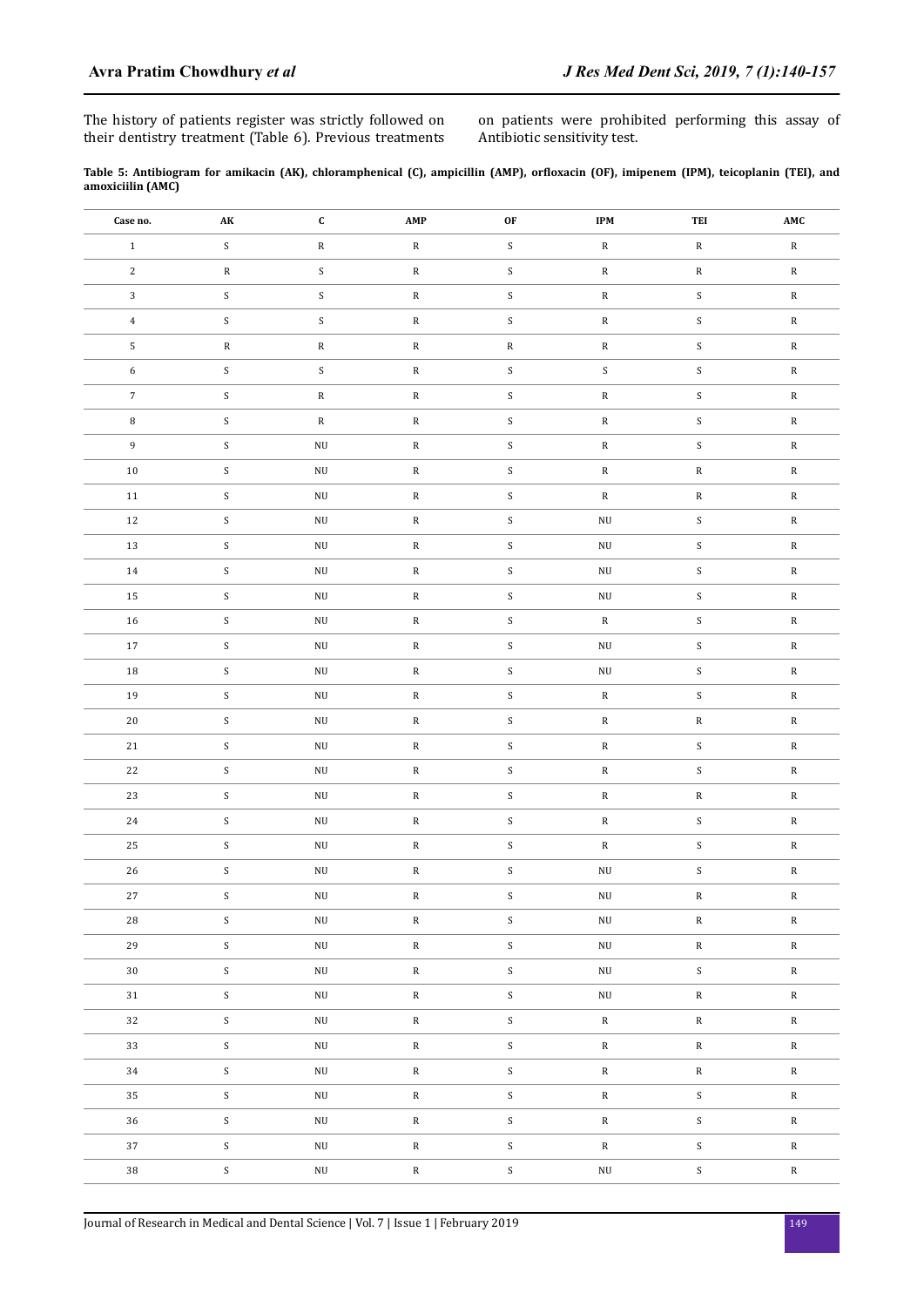| 39 | NU | R |        | R         |   | R |
|----|----|---|--------|-----------|---|---|
| 40 | NU | R |        | R         |   | R |
| 41 | NU | R | $\sim$ | R         |   | R |
| 42 | NU | R | $\sim$ | R         |   | R |
| 43 | NU | R |        | R         |   | R |
| 44 | NU | R | $\sim$ | R         | R | R |
| 45 | NU | R |        | R         | R | R |
| 46 | NU | R | S      | <b>NU</b> | R | R |
|    |    |   |        |           |   |   |

Note: Sensitive (S); Resistant (R); Not Used (NU)



**Figure 4: Vogues-proskauer test**



**Figure 5: Simmon citrate test**

# **Table 6: Case studies and the organisms identified**



**Figure 6: Antibiotic sensitivity**



**Figure 7: Antibiotic discs**

| Case no. | Organism identified                    |
|----------|----------------------------------------|
|          | Staphylococcus aureus                  |
| 2        | Staphylococcus aureus                  |
| 3        | Staphylococcus aureus                  |
| 4        | E. coli                                |
| 5        | Staphylococcus aureus                  |
| 6        | Staphylococcus aureus                  |
| 7        | Staphylococcus aureus                  |
| 8        | Staphylococcus aureus                  |
| 9        | Non hemolytic strepto (viridian group) |
| 10       | Non hemolytic strepto (viridian group) |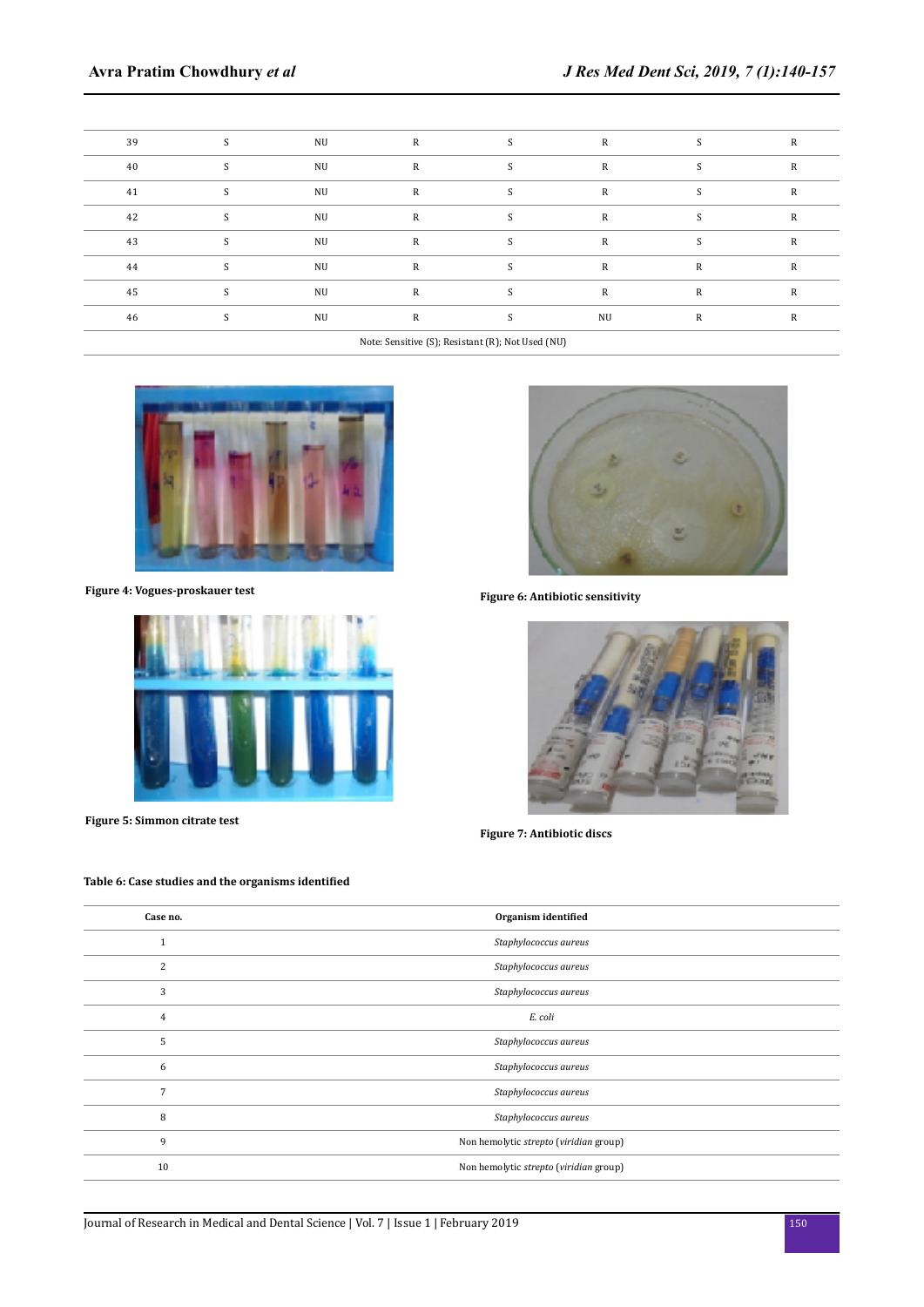| 11          | Staphylococcus aureus                   |
|-------------|-----------------------------------------|
| 12          | Staphylococcus aureus                   |
| 13          | Staphylococcus aureus                   |
| 14          | Non hemolytic strepto (viridian group)  |
| 15          | Non hemolytic strepto (viridian group)  |
| 16          | Streptococcus pyogenes                  |
| 17          | Staphylococcus aureus                   |
| 18          | Streptococcus pyogenes                  |
| 19          | Streptococcus pyogenes                  |
| 20          | Streptococcus pyogenes                  |
| 21          | Streptococcus pyogenes                  |
| 22          | Streptococcus pyogenes                  |
| 23          | Streptococcus pyogenes                  |
| 24          | Streptococcus pyogenes                  |
| 25          | Pneumococcus                            |
| 26          | Coagulase negative Staphylococcus (CNS) |
| 27          | Staphylococcus aureus                   |
| 28          | Klebsialla pneumonia                    |
| 29          | Coagulase negative Staphylococcus (CNS) |
| 30          | Coagulase negative Staphylococcus (CNS) |
| 31          | Coagulase negative Staphylococcus (CNS) |
| 32          | Staphylococcus aureus                   |
| 33          | E. coli                                 |
| $34\,$      | Streptococcus pyogenes                  |
| 35          | Streptococcus pyogenes                  |
| 36          | Staphylococcus aureus                   |
| 37          | Streptococcus pyogenes                  |
| 38          | E. coli                                 |
| 39          | Streptococcus pyogenes                  |
| $40\,$      | Staphylococcus aureus                   |
| 41          | Mixed flora                             |
| 42          | Klebsialla pneumonia                    |
| 43          | Staphylococcus aureus                   |
| 44          | Streptococcus pyogenes                  |
| 45          | Streptococcus pyogenes                  |
| $\sqrt{46}$ | Streptococcus pyogenes                  |

Isolation and identification of pathogenic bacteria from different samples by Pour plates, Streak plate method was subjected to identify cultural characteristics in different culture media. To isolate the signified bacterial colonies in specific slant media from culture several times screening of identified bacterial count from each sample was done. Enlisted pathogenic bacteria were observed as outcomes of research and their characteristics were identified by Biochemical reactions.

Comparative study of bacterial profile was done by antibiotic sensitivity test. Following the mentioned protocols, Complying and assessment of data assembled out as result. The discussion comes out analysis of outcomes and findings. Assembling of results the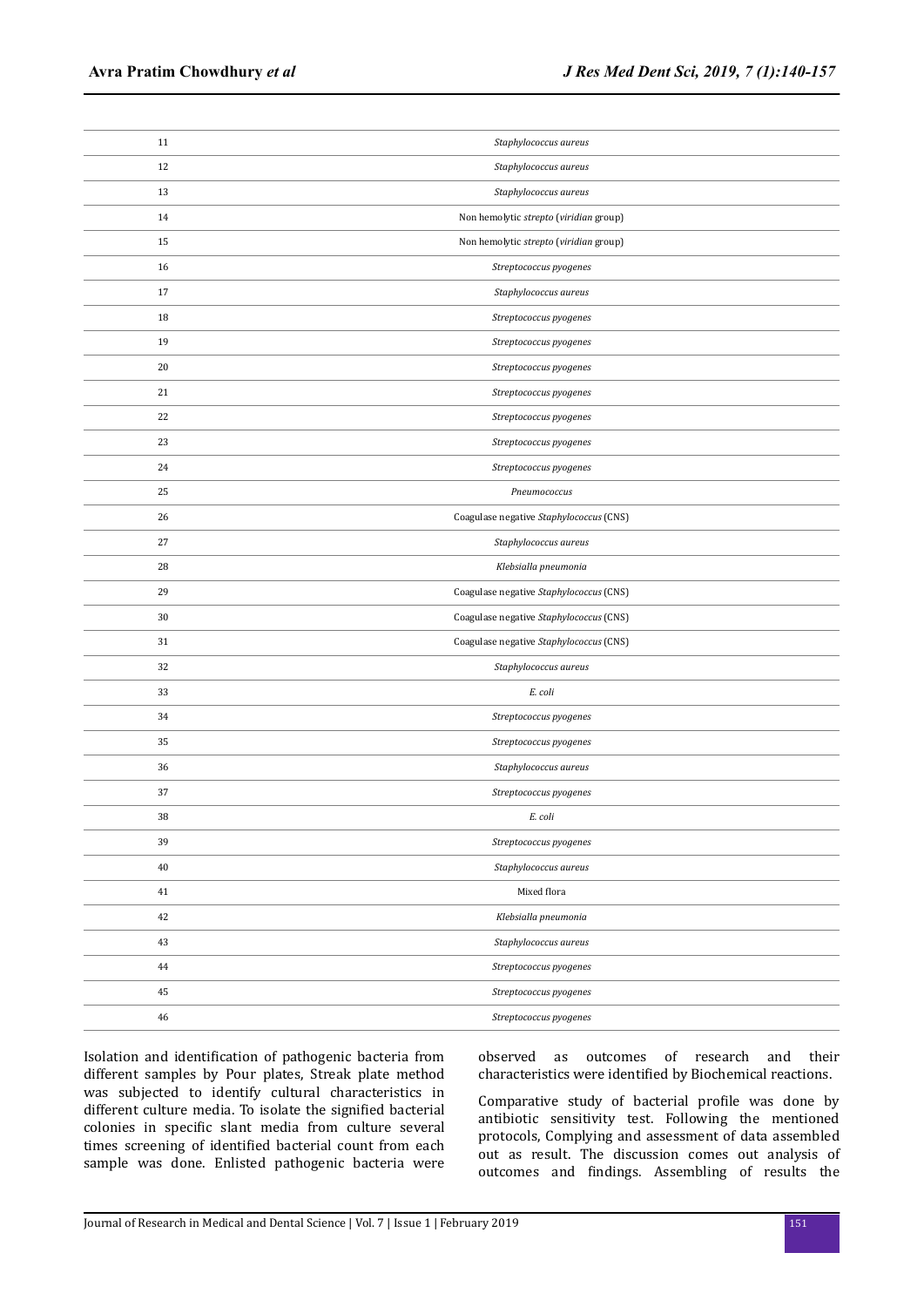research will be accomplished by methodological discussion.

#### **DISCUSSION**

The tooth surface and oral cavity is good harbor of bacteria. These bacteria use the sugar (sucrose, glucose, etc.) in food to produce acids. Over time, the acids can attack the tooth, creating decay leading to a cavity and also these bacteria, along with mucus and other particles, constantly form a sticky, colorless film called "plaque" on teeth. Brushing and flossing helps to get rid of plaque. Plaque when untreated with proper oral care methods can harden and form "tartar" that brushing alone doesn't clean. Only professional cleaning by a dental health professional can remove tartar. The longer plaque and tartar are on teeth, the more harmful they become.

Untreated decay can become so advanced that the tooth must be removed (extraction). The bacteria cause inflammation of the gums that is called "gingivitis". In gingivitis, the gums become red, swollen and can bleed easily. Gingivitis is a mild form of gum disease that can usually be reversed with daily brushing and flossing, and regular cleaning by a dental health professional. This form of gum disease does not include any loss of bone and tissue that hold teeth in place.

Good dental or oral care is important to maintain healthy teeth and gums. Oral problems including bad breath, dry mouth, canker or cold sours, TMD, tooth decay, or thrush are all treatable with proper diagnosis and care. Proper nutrition means eating a well-balanced diet for good health and wellness. Low diet may contribute to periodontal disease, a major case of tooth loss in adults. When bacteria come into contact with food in mouth, acid is produced that attacks the teeth. T

his can eventually lead to tooth decay, if flossing and tooth brushing are not completed on a regular basis Kuo et al. [7] studied the linkup between periodontal diseases and systemic diseases and their relationships and interactions with diabetes, respiratory diseases, cardiovascular diseases and osteoporosis in the journal Public Health Dentistry. The present study involves the screening and assembling of the tartar forming bacteria of the dental plaque of dental patients suffering from periodontitis, gum disease, pyorrhoea, and dental plaque accumulation. Tests were carried out by taking out isolates of the tartar from the anterior and posteriors mostly of incisors, canines and if present then molars also and identifying them morphologically and biochemically (Tables 7-10).

**Table 7: Morphological, biochemical and cultural characteristics of the isolates from tartar sample (Klebsiella pneumoni)**

| <b>Place of collection</b> | Tartar sample, RDC Bhangagarh                    |
|----------------------------|--------------------------------------------------|
| Vegetative Cells           | Cells straight rods                              |
| Cell Size                  | $1.1 - 1.5 \times 2.0 - 6.0 \text{ }\mu\text{m}$ |
| Spores                     | Spores not formed                                |
| Gram stain                 | Gram negative rod shaped                         |
| Acid-fast stain            | Non-acid fast                                    |
| Flagella stain             | Not done                                         |
| Motility test              | Non motile                                       |
| Agar colonies              | Colonies are found in pinkish red                |
| Agar slant                 | Mucoid growth                                    |
| Nutrient broth             | Diffused cloudiness with diffuse growth          |
| Glucose broth              | Flocculent growth with heavy sediment            |
| Catalase activity          | Positive                                         |
| Oxidase test               | Negative                                         |
| Capsule stains             | Encapsulated                                     |
| Oxygen relation            | Facultative anaerobic                            |
| Indole test                | Positive                                         |
| Nitrate reduction test     | Positive                                         |
| Inorganic medium           | No growth                                        |
| Citrate medium             | Positive                                         |
| Gelatin liquefaction       | Not liquefied                                    |
| Hydrogen sulphide          | Negative                                         |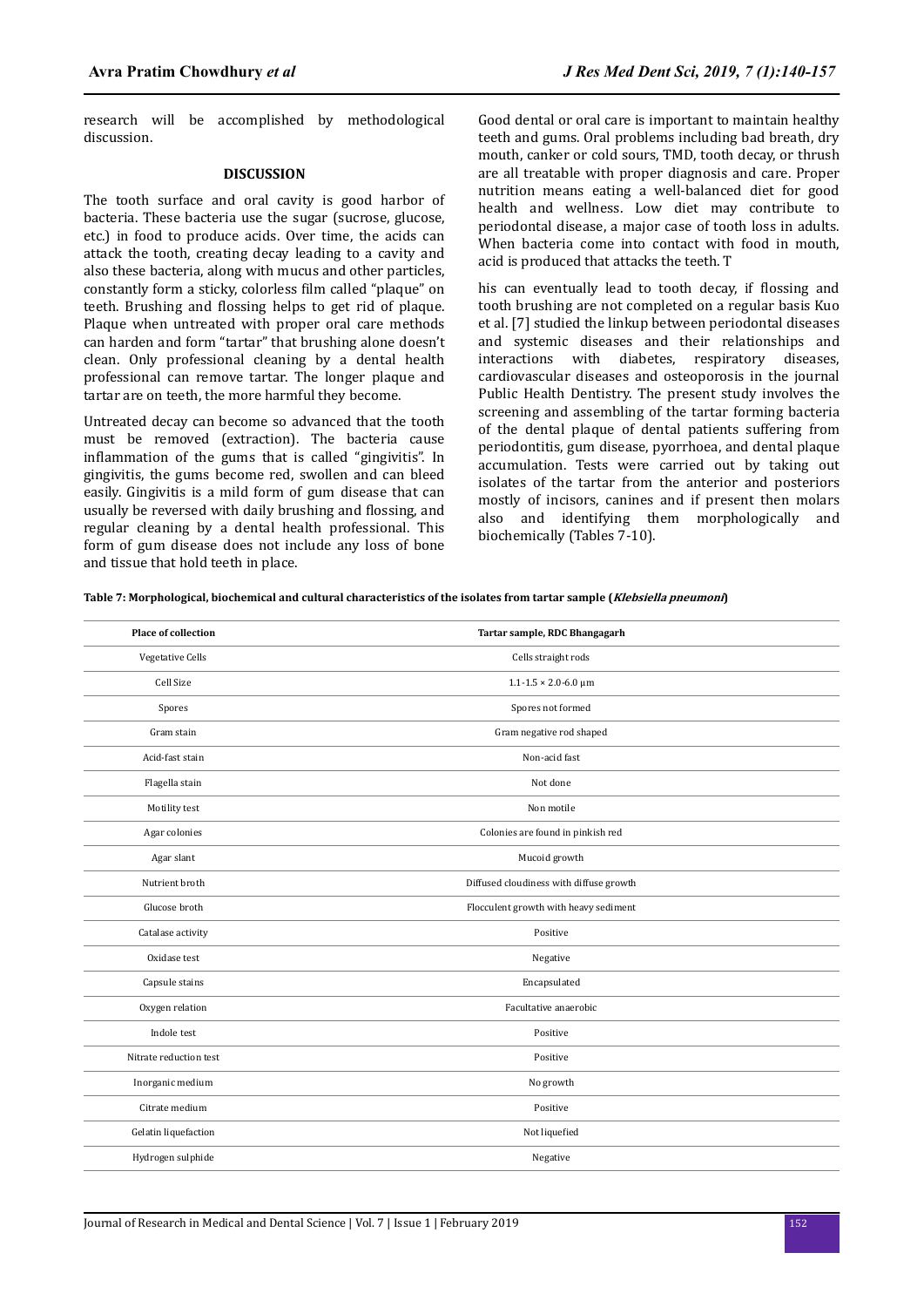| Urease test       | Positive                                                                                                                                                                                                                                                                                                                      |
|-------------------|-------------------------------------------------------------------------------------------------------------------------------------------------------------------------------------------------------------------------------------------------------------------------------------------------------------------------------|
| Milk agar plate   | Not hydrolyzed                                                                                                                                                                                                                                                                                                                |
| Starch agar plate | Non hydrolyzed                                                                                                                                                                                                                                                                                                                |
| Methyl red        | Negative                                                                                                                                                                                                                                                                                                                      |
| V.P. test         | Positive                                                                                                                                                                                                                                                                                                                      |
| Growth at         | $0^{\circ}$ C (-)                                                                                                                                                                                                                                                                                                             |
|                   | $10^{\circ}$ C $(+)$                                                                                                                                                                                                                                                                                                          |
|                   | $20^{\circ}$ C (++)                                                                                                                                                                                                                                                                                                           |
|                   | $30^{\circ}$ C (++)                                                                                                                                                                                                                                                                                                           |
|                   | $37^{\circ}$ C (+++)                                                                                                                                                                                                                                                                                                          |
|                   | 40 $^{\circ}$ C (+)                                                                                                                                                                                                                                                                                                           |
|                   | 45 $°C$ (+)                                                                                                                                                                                                                                                                                                                   |
| Fermentation      | Acid and Gas form: Glucose, Lactose, Sucrose, Arabinose, Mannitol and Xylose                                                                                                                                                                                                                                                  |
|                   | No Change: Starch, Rhamnose and Raffinose                                                                                                                                                                                                                                                                                     |
| Identification    | Cultural, morphological and biochemical characteristics of the isolate was compared with the standard description given in Bergey's<br>Manual of Determinative Bacteriology [24,25] and it was found closely related with the genus Klebsiella [26]. The isolate was<br>provisionally identified as Klebsiella pneumoni [27]. |

# **Table 8: Morphological, biochemical and cultural characteristics of the isolates from tartar sample (Staphylococcus aureus)**

| <b>Place of collection</b> | Tartar sample, RDC Bhangagarh           |
|----------------------------|-----------------------------------------|
| Vegetative Cells           | Spherical or oval in cluster            |
| Cell Size                  | $0.1 - 0.25 \times 1 - 1.5$ µm          |
| Spores                     | Spores not formed                       |
| Gram stain                 | Gram positive oval shaped               |
| Acid-fast stain            | Non-acid fast                           |
| Flagella stain             | Not done                                |
| Motility test              | Non motile                              |
| Agar colonies              | Colonies are found in yellow            |
| Agar slant                 | Normal growth                           |
| Nutrient broth             | Diffused cloudiness with diffuse growth |
| Glucose broth              | Not used                                |
| Catalase activity          | Positive                                |
| Oxidase test               | Not done                                |
| Capsule stains             | Encapsulated                            |
| Oxygen relation            | Facultative aerobic                     |
| Indole test                | Negative                                |
| Nitrate reduction test     | Not done                                |
| Inorganic medium           | No growth                               |
| Citrate medium             | Positive                                |
| Gelatin liquefaction       | Not liquefied                           |
| Hydrogen sulphide          | Negative                                |
| Urease test                | Positive                                |
| Milk agar plate            | Not hydrolyzed                          |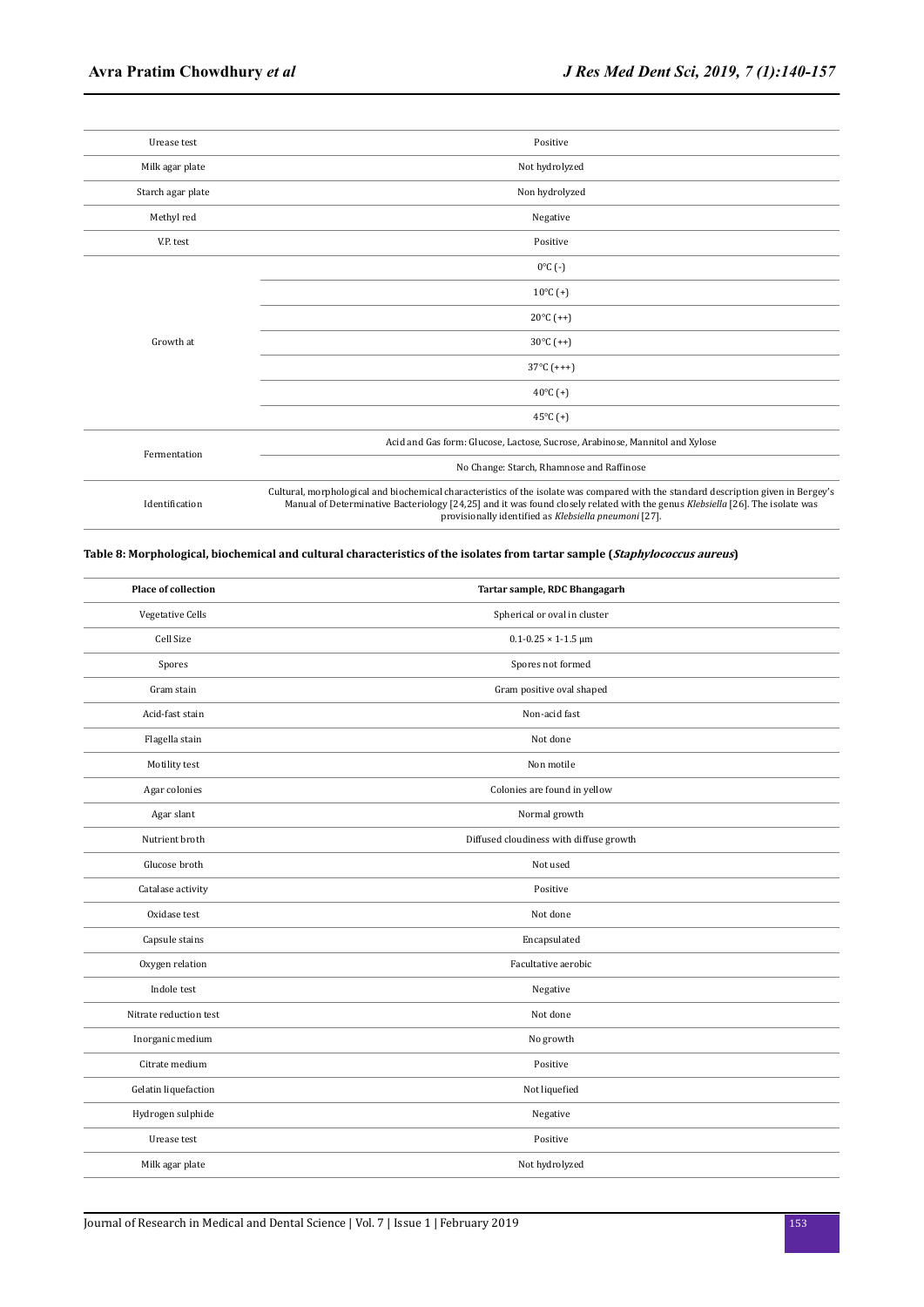| Starch agar plate | Not hydrolyzed       |
|-------------------|----------------------|
| Methyl red        | Positive             |
| V.P. test         | Positive             |
| Growth at         | $0^{\circ}$ C (-)    |
|                   | $10^{\circ}$ C (+)   |
|                   | $20^{\circ}$ C (++)  |
|                   | $30^{\circ}$ C (++)  |
|                   | $37^{\circ}$ C (+++) |
|                   | 40 $^{\circ}$ C (+)  |
|                   | 45 $°C$ (+)          |
|                   |                      |

Identification

Cultural, morphological and biochemical characteristics of the isolate was compared with the standard description given in Bergey's<br>Manual of Determinative Bacteriology [24,25] and it was found closely related with the gen

# **Table 9: Morphological, biochemical and cultural characteristics of the isolates from tartar sample (Escherichia coli)**

| Place of collection    | Tartar sample, RDC Bhangagarh                       |
|------------------------|-----------------------------------------------------|
| Vegetative Cells       | Straight Cylindrical Rods                           |
| Cell Size              | $1.1 - 1.5 \times 2.0 - 6.0 \text{ }\mu\text{m}$    |
| Spores                 | Spores not formed                                   |
| Gram stain             | Gram negative rod shaped                            |
| Acid-fast stain        | Non-acid fast                                       |
| Flagella stain         | Not done                                            |
| Motility test          | Non motile or motile by Peritrichous flagella       |
| Agar colonies          | Colonies are found in pinkish red in MacConkey agar |
| Catalase activity      | Positive                                            |
| Capsule stains         | Encapsulated                                        |
| Oxygen relation        | Facultative anaerobic                               |
| Indole test            | Positive                                            |
| Nitrate reduction test | Positive                                            |
| Inorganic medium       | No growth                                           |
| Citrate medium         | Negative                                            |
| Gelatin liquefaction   | Not liquefied                                       |
| Hydrogen sulphide      | Positive                                            |
| Urease test            | Negative                                            |
| Methyl red             | Positive                                            |
| V.P. test              | Negative                                            |
|                        | $0^{\circ}$ C (-)                                   |
|                        | $10^{\circ}$ C (+)                                  |
|                        | $20^{\circ}$ C (++)                                 |
| Growth at              | $30^{\circ}$ C (++)                                 |
|                        | $37^{\circ}$ C (+++)                                |
|                        | 40 $^{\circ}$ C (+)                                 |
|                        | 45°C (+)                                            |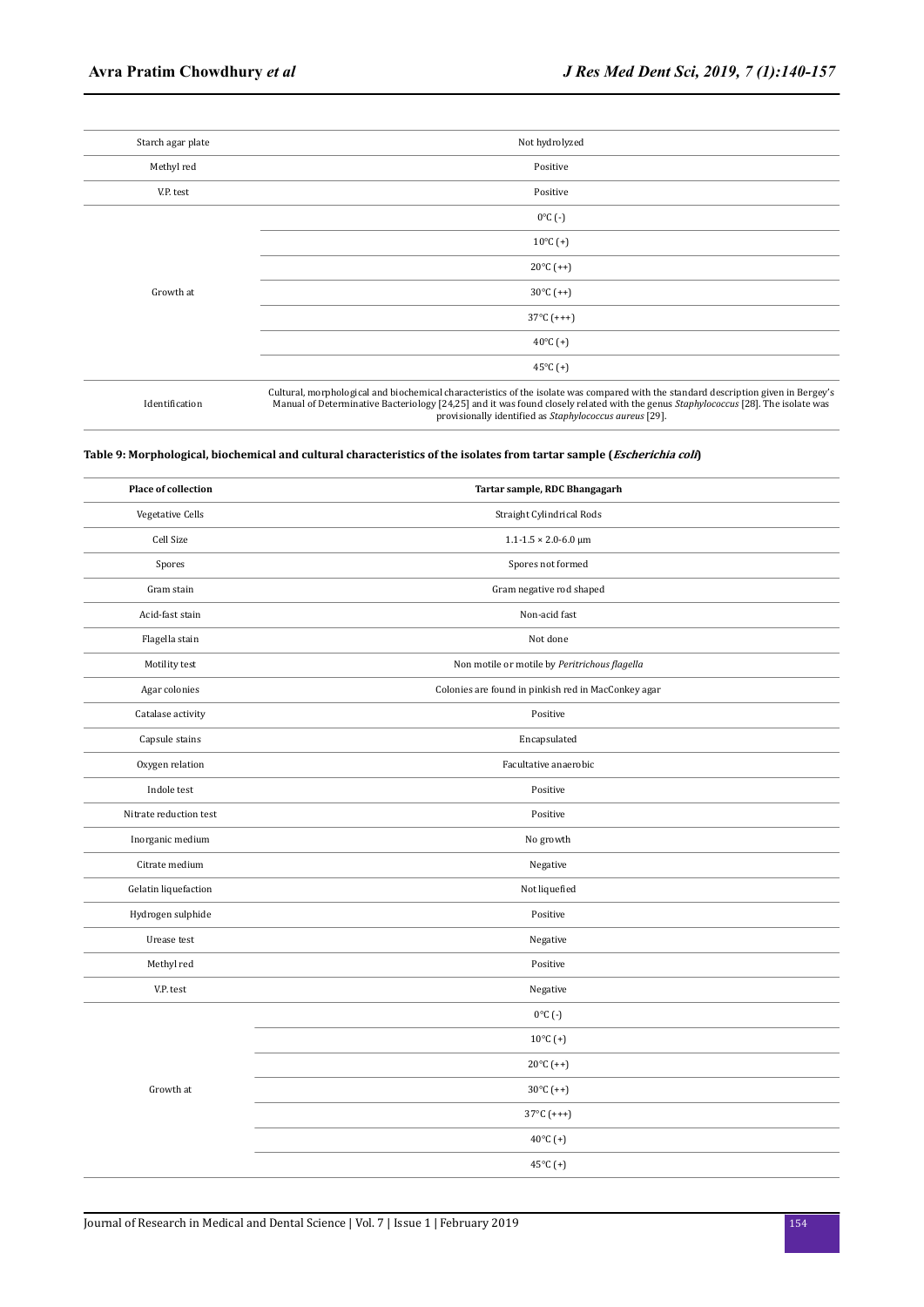Fermentation Acid and Gas form: Glucose, Lactose and Sucrose

Identification

Cultural, morphological and biochemical characteristics of the isolate was compared with the standard description given in Bergey's Manual of Determinative Bacteriology [24,25] and it was found closely related with the genus *Escherichia* [30]. The isolate was provisionally identified as *Escherichia coli* [31].

**Table 10: Morphological, biochemical and cultural characteristics of the isolates from tartar sample (Streptococcus pyogenes)**

| <b>Place of collection</b> | Tartar sample, RDC Bhangagarh |
|----------------------------|-------------------------------|
| Vegetative Cells           | Spherical or oval             |
| Cell Size                  | $0.5-1.0 \mu m$ (diameter)    |
| Spores                     | Spores not formed             |
| Gram stain                 | Gram positive chains          |
| Acid-fast stain            | Nonacid fast                  |
| Flagella stain             | Not done                      |
| Motility test              | Non motile                    |
| Agar colonies              | Beta hemolysis                |
| Catalase activity          | Negative                      |
| Capsule stains             | Encapsulated                  |
| Oxygen relation            | Facultative anaerobic         |
| Indole test                | Positive                      |
| Inorganic medium           | No growth                     |
| Citrate medium             | Positive                      |
| Urease test                | Negative                      |
| Methyl red                 | Positive                      |
| V.P. test                  | Positive                      |
|                            | $0^{\circ}$ C (-)             |
|                            | $10^{\circ}$ C (+)            |
|                            | $20^{\circ}$ C (++)           |
| Growth at                  | $30^{\circ}$ C (++)           |
|                            | $37^{\circ}$ C (+++)          |
|                            | 40 $^{\circ}$ C (+)           |
|                            | 45 $°C$ (+)                   |

Identification Cultural, morphological and biochemical characteristics of the isolate was compared with the standard description given in Bergey's Manual of Determinative Bacteriology [24,25] and it was found closely related with the genus *Streptococcus* [32]. The isolate was provisionally identified as *Streptococcus pyogenes* [29].

After isolation of the bacteria of the patient sample antibiotic sensitivity tests have been performed. Characterization was done by Gram's staining and Biochemical tests.

Depending on Gram characteristics of the isolates biochemical tests such as Indole test (Figure 8), Methyl red test (Figure 9), Vogues-Proskauer test, Citrate test, Urease test and the basis of these biochemical characteristics the bacteria which was mostly found were of species *Staphylococcus aureus*, *Escherichia coli*, Nonhemolytic *Streptococcus* (*viridian* group), *Streptococcus pyogenes*, *Pneumococcus*, Coagulase negative *Staphylococcus* and *Klebsialla pneumonia* (Figure 10).

Specific antibiotic tests were performed. It was found that *Staphylococcus aureus* was mostly present with 35% of the patients followed by *Streptococcus pyogenes* contributing 30% of the patients.

Also it was found that Olfloxacin and Amkacin was the most effective antibiotic against *Staphylococcus aureus* and *Streptococcus pyogenes*. In terms of resistivity Amoxyclav (AMC) was the most resistant of the above mentioned bacterial species (Figure 11).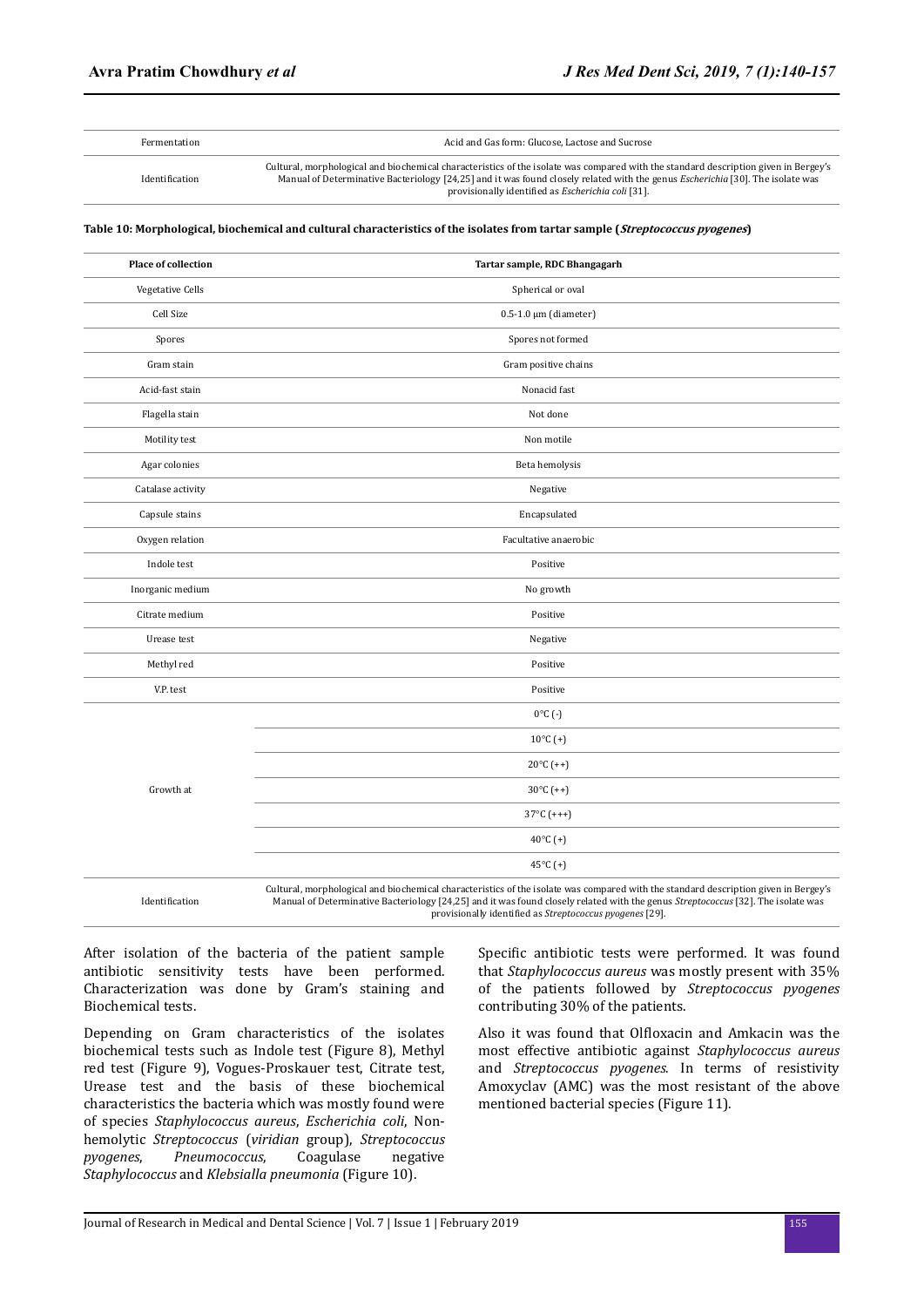

**Figure 8: Indole test**



**Figure 9: Methyl red test**



**Figure 10: Organisms identified in patients** 



**Figure 11: Antibiotics with sensitivity and resistivity**

In terms of pathogenic bacteria *Staphylococcus aureus* was haemolytic bacteria which could cause serious disorders in other body regions (respiratory tract and gastro intestinal tract). *E. coli* is also pathogenic and can cause similar diseases in the gastro intestinal tract. *Streptococcus pyogenesis* a resident and common flora of the oral region but may cause respiratory diseases.

It was found that males had higher density of dental plaque, caries and tartar formation compared to that of females. Also it was found that the age group of 20-50 had the higher density of tartar formation along with the pathogenic bacteria in the tartar as compared to other age groups.

In terms of specific resistivity and sensitivity it was found that *Staphylococcus aureus* was mostly sensitive towards Olfloxacin (OF) and Amkacin (AK) and resistive towards Amoxyclav (AMC).

Hence it can be stated that patients having *Staphylococcus aureus* in the tartar region of the tooth are more susceptible to other infections in the human body. Also *Streptococcus pyogenes* which is a resident flora may become an opportunistic pathogen if bad oral health persisted in the patient. Other species like *Klebsialla pneumonia* was also found but the patients who were found with this species were mostly diabetic with one or two with poor oral health with excessive consumption of tobacco products. Previous studies of Iqbal et al. also stated on the linkup of diabetic patients with pathogenic bacteria in Pakistan Oral and Dental Journal which was somewhat evident in this study [4].

Overall it can be stated that more pathogenic strains of bacterial species were found in patients with poor oral health and these pathogenic stains from the oral region can cause other health problems if proper oral health care is not undertaken.

## **CONCLUSION**

The present work was subjected to comparative analysis of different patient samples from reviewing doctor's prescriptions. To collect samples as food tartars or caries in old culture from oral cavity (after having food within 12 hours), saliva and sticky mucus were most significant as isolates. Oral bacteria have evolved mechanisms to sense their environment and evade or modify the host. Bacteria occupy the ecological niche provided by both the tooth surface and gingival epithelium. So samples were screened through microbiological characteristics, biochemical properties to lay out experimentally for antibiotic sensitivity following further next step. However, a highly efficient innate host defence system constantly monitors the bacterial colonization and prevents bacterial invasion of local tissues. A dynamic equilibrium exists between dental plaque bacteria and the innate host defence system. As this aspects of research, Our research was implemented *in viv*o on best to review the comparative study on antibiotic sensitivity of isolated pathogenic organisms (as tartar) accordance with suggestive prescription of reputed Dentist and Doctors.

### **CONFLICT OF INTEREST**

The authors declare that there is no conflict of interest regarding the publication of this manuscript.

# **REFERENCES**

- 1. Aysun G, Akyüz S, Öztürk LK, et al. Salivary parameters and caries indices in children with black tooth stains. J Clin Pediatr Den 2012; 36:285-8.
- 2. Singh S, Sharma P, Shreehari AK. Dental plaque biofilm: An invisible terror in the oral cavity. The battle against microbial pathogens: Basic science, technological advances and educational programs. Badajoz, Spain: © FORMATEX 2015; 422-8.
- 3. Brown LJ, Oliver RC, Löe H. Periodontal diseases in the US in 1981: Prevalence, severity, extent,